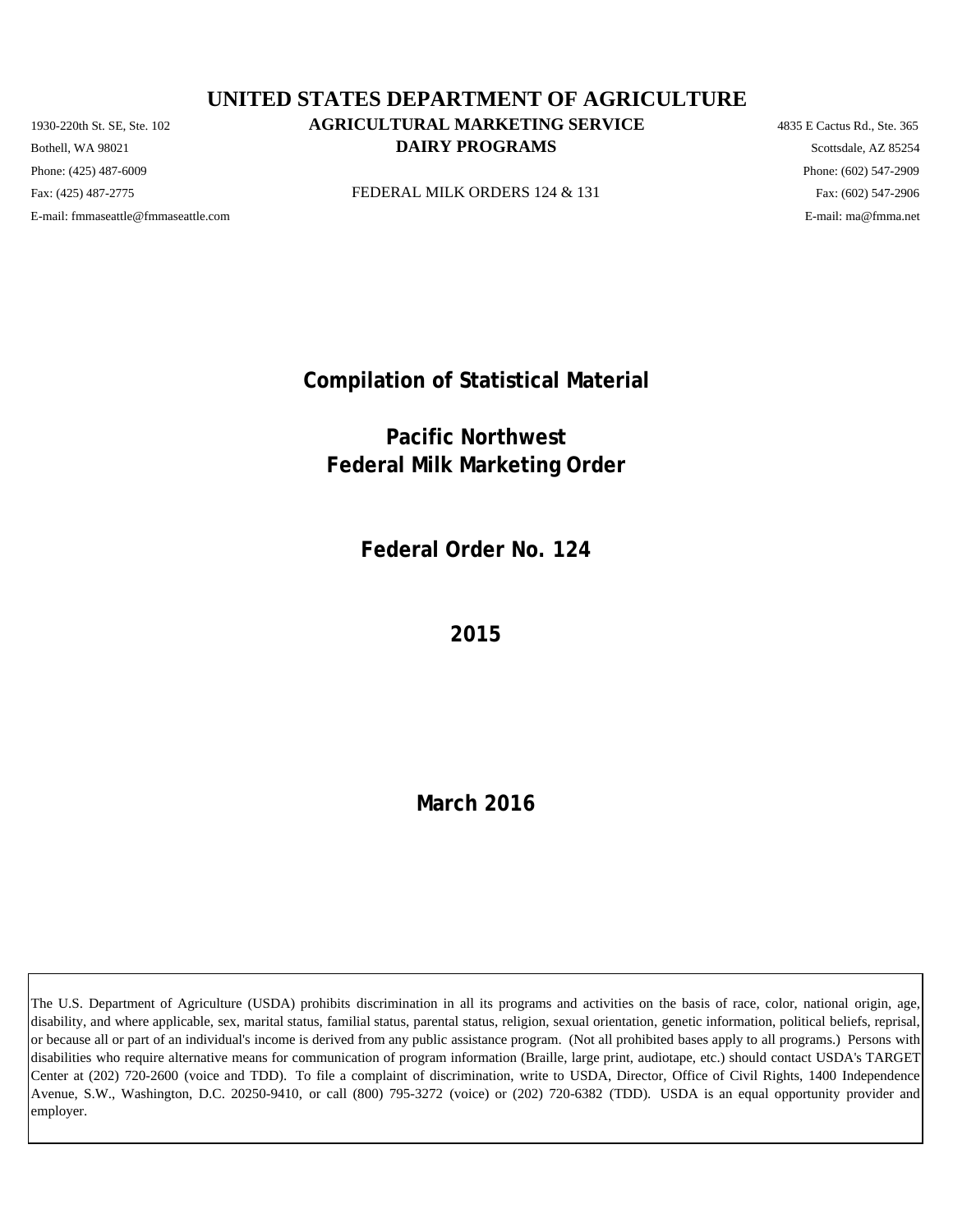# **Compilation of Statistical Material**

# **Pacific Northwest Federal Milk Marketing Order**

## **Federal Order No. 124**

## **Data for 2015**

## **Table of Contents**

| Table No. | Title                                                                                                                                            | Page No. |
|-----------|--------------------------------------------------------------------------------------------------------------------------------------------------|----------|
| 1         | List of Plants                                                                                                                                   | 1        |
| 2         | Number of Producers and Receipts of Producer Milk                                                                                                | 4        |
| 3         | <b>Class I Producer Milk and Components</b>                                                                                                      | 5        |
| 4         | <b>Class II Producer Milk and Components</b>                                                                                                     | 6        |
| 5         | Class III Producer Milk and Components                                                                                                           | 7        |
| 6         | <b>Class IV Producer Milk and Components</b>                                                                                                     | 8        |
| 7         | <b>Total Producer Milk and Components</b>                                                                                                        | 9        |
| 8         | <b>Total Producer Milk by Class</b>                                                                                                              | 10       |
| 9         | <b>Total Butterfat Pounds by Class</b>                                                                                                           | 11       |
| 10        | <b>Total Skim Pounds by Class</b>                                                                                                                | 11       |
| 11        | Number of Producers and Milk Production by County, by Month                                                                                      | 13       |
| 12        | Number of Producers and Milk Production by County, Year to Date Totals                                                                           | 17       |
| 13        | Class Prices Per Hundredweight for 3.5% Milk and Component Prices                                                                                | 18       |
| 14        | Producer Price Differentials, Component Prices, Statistical Uniform Prices, and<br><b>Blend Prices at Test</b>                                   | 19       |
| 15        | Advanced Agricultural Marketing Service (AMS) Commodity Prices Factors Used<br>in Pricing Class I Skim/Butterfat and Class II Skim/Nonfat Solids | 20       |
| 16        | Final Agricultural Marketing Service (AMS) Commdity Prices Factors Used in<br>Pricing II Butterfat, Class III, and Class IV                      | 21       |
| 17        | Class I Route Dispositions in the Marketing Area by Handler Type                                                                                 | 22       |
| 18        | Class I Route Dispositions in the Marketing Area by Product                                                                                      | 23       |
| Map A     | Producer Milk by County, May 2015                                                                                                                | 24       |
| Map B     | Producer Milk by County, November 2015                                                                                                           | 25       |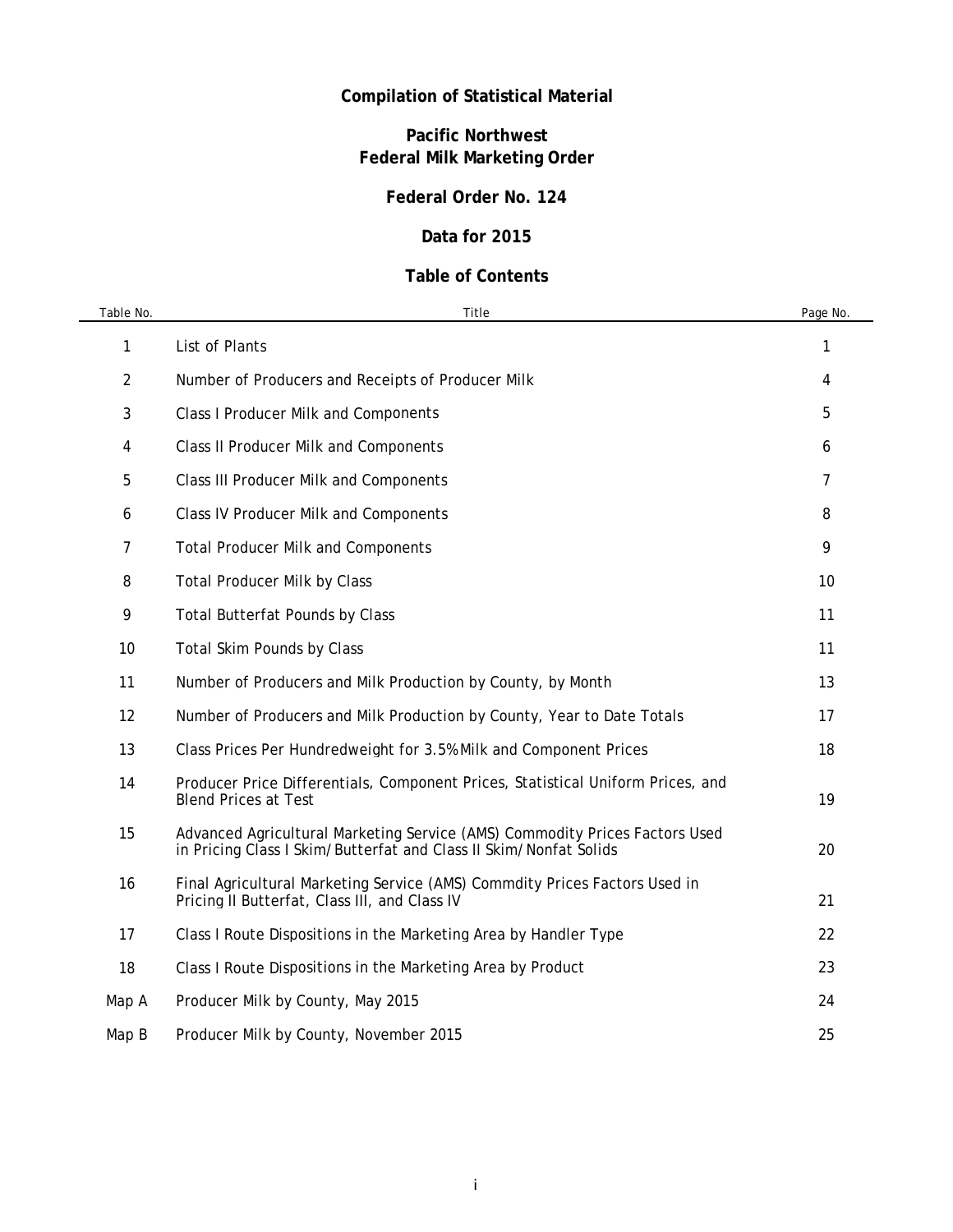#### **Table 1 2015 Pacific Northwest Order, Federal Order No. 124 List of Plants**

| <b>Plant Name</b>                                            | Location                                                 | County     | Loc. Adj. 1/             | Months Associated with the Order                                                     |
|--------------------------------------------------------------|----------------------------------------------------------|------------|--------------------------|--------------------------------------------------------------------------------------|
|                                                              | Plants Fully Regulated under the Pacific Northwest Order |            |                          |                                                                                      |
| Pool Distributing Plants (includes $\S$ 1124.7(a), (b), (e)) |                                                          |            |                          |                                                                                      |
| Alpenrose Dairy, Inc.                                        | Portland, OR                                             | Multnomah  | \$                       | 0<br>S                                                                               |
| Andersen Dairy, Inc.                                         | Battle Ground, WA                                        | Clark      | \$                       | $N$ D<br>$\Omega$                                                                    |
| Darigold, Inc.                                               | Medford, OR                                              | Jackson    | $\sim$                   | F<br>Closed                                                                          |
| Darigold, Inc.                                               | Portland, OR                                             | Multnomah  | \$                       | S<br>N D<br>M<br>$\overline{O}$<br>A<br>M<br>А                                       |
| Darigold, Inc.                                               | Seattle, WA                                              | King       |                          | F<br>N<br>M<br>M<br>S.<br>$\overline{O}$<br>D<br>Α                                   |
| Darigold, Inc.                                               | Spokane, WA                                              | Spokane    |                          | $\overline{N}$<br>E<br>$\mathbf 0$<br>$\mathsf{D}$<br>M                              |
| Eberhard Creamery, Inc.                                      | Redmond, OR                                              | Deschutes  | (0.15)<br>\$             | $\overline{0}$<br>N D<br>S<br>M<br>A<br>M                                            |
| The Kroger Co., Swan Island Dairy                            | Portland, OR                                             | Multnomah  | \$                       | $S$ O<br>$J$ F<br>M<br>$N$ D<br>M<br>$\mathsf{A}$<br>$\mathsf{A}$                    |
| Pacific Foods of Oregon, Inc.                                | Tualatin, OR                                             | Washington | \$                       | $\mathsf{F}$<br>$\overline{M}$<br>A                                                  |
| Safeway Stores, Inc.                                         | Bellevue, WA                                             | King       | $\overline{\phantom{a}}$ | N<br>M<br>M<br>S.<br>$\overline{O}$<br>A<br>D                                        |
| Safeway Stores, Inc.                                         | Clackamas, OR                                            | Clackamas  | $\sim$                   | N<br>D<br>S<br>$\Omega$<br>M<br>M                                                    |
| Smith Brothers Farms, Inc.                                   | Kent, WA                                                 | King       | \$<br>$\bar{a}$          | $\mathsf{N}$<br>J F<br>S<br>$\Omega$<br>M<br>A<br>M<br>D                             |
| Sunshine Dairy Foods Management, LLC                         | Portland, OR                                             | Multnomah  | \$                       | M<br><sub>S</sub><br>$\overline{0}$<br>N D<br>Α<br>Α                                 |
| Umpqua Dairy Products Co., Inc.                              | Roseburg, OR                                             | Douglas    | \$                       | N D<br>J F M<br>M<br>S.<br>$\overline{O}$<br>$\mathsf{A}$<br>$\mathsf{A}$            |
| Pool Supply Plants $(§ 1124.7(c))$                           |                                                          |            |                          |                                                                                      |
| Darigold, Inc.                                               | Caldwell, ID                                             | Canyon     | (0.30)<br>\$             | A S                                                                                  |
| Sunshine Dairy Foods Management, LLC                         | Portland, OR                                             | Multnomah  | \$                       | J F M                                                                                |
| Cooperative Pool Manufacturing Plants (§ 1124.7(d))          |                                                          |            |                          |                                                                                      |
| Columbia River Processing, Inc.                              | Boardman, OR                                             | Morrow     | (0.15)<br>\$             | $\overline{O}$<br>N D                                                                |
| Darigold, Inc.                                               | Chehalis, WA                                             | Lewis      | \$                       | S<br>$\overline{O}$<br>N D<br>-F<br>M<br>M<br>A<br>A                                 |
| Darigold, Inc.                                               | Lynden, WA                                               | Whatcom    | \$<br>$\sim$             | $\mathsf{F}$<br>M<br>M<br>$\overline{0}$<br>N D<br>$\mathsf{A}$<br>A<br><sub>S</sub> |
| Darigold, Inc.                                               | Sunnyside, WA                                            | Yakima     | (0.15)                   | M<br>$\overline{O}$<br>$\mathsf{N}$<br>D                                             |
| Farmers Cooperative Creamery                                 | McMinnville, OR                                          | Yamhill    | \$<br>$\sim$             | M<br>N D<br>F<br>S<br>$\overline{0}$<br>M<br>A<br>A                                  |
| Tillamook County Creamery Association                        | Tillamook, OR                                            | Tillamook  | \$                       | 0<br>N<br>D                                                                          |
|                                                              |                                                          |            |                          |                                                                                      |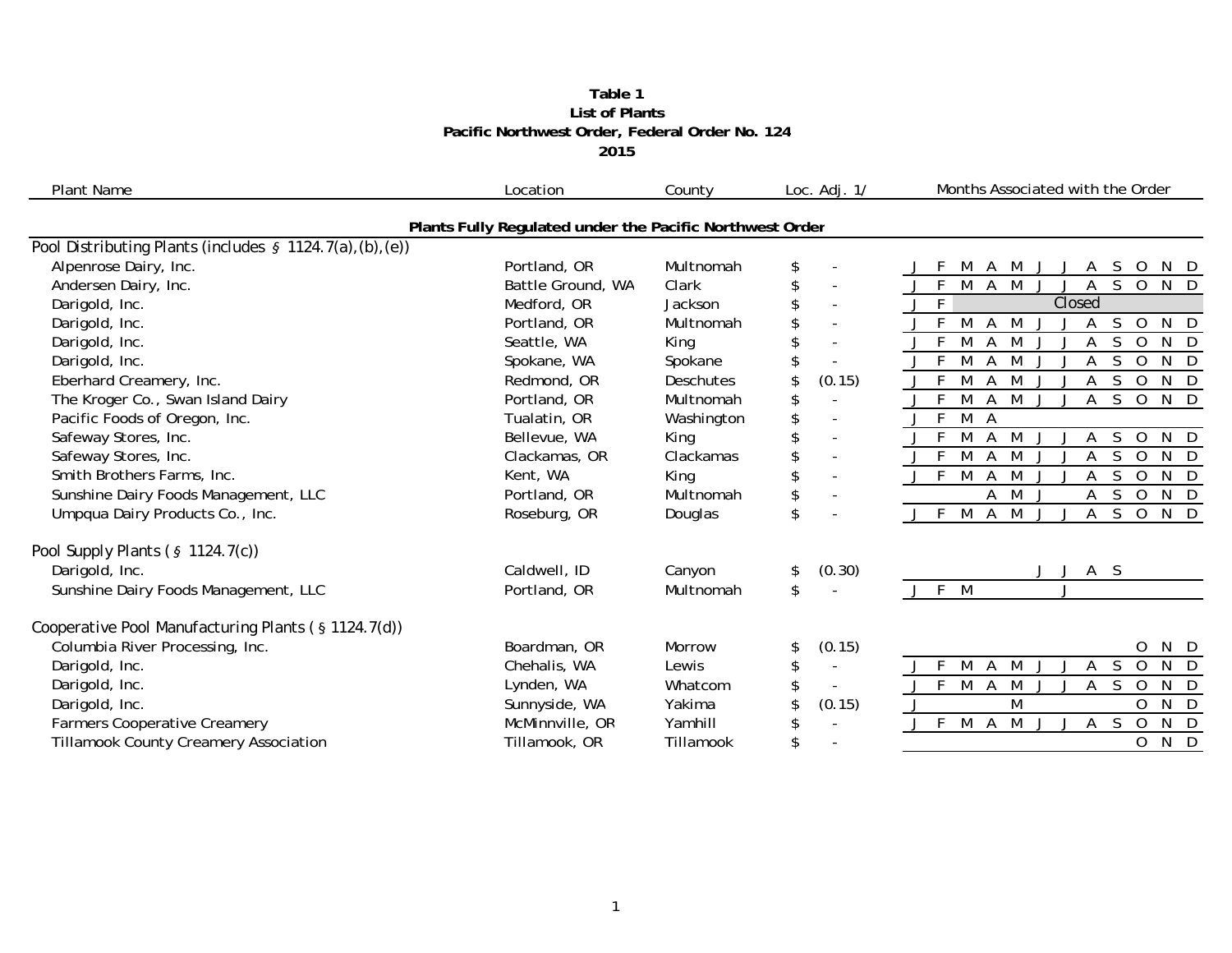#### **Table 1** *(continued)* **List of Plants Pacific Northwest Order, Federal Order No. 124 2015**

| <b>Plant Name</b>                                                  |          | Location                                                                      | County   | Loc. $Adj. 1/$       | Months Associated with the Order                                                                                                         |
|--------------------------------------------------------------------|----------|-------------------------------------------------------------------------------|----------|----------------------|------------------------------------------------------------------------------------------------------------------------------------------|
|                                                                    |          | Qualified Cooperatives under the Pacific Northwest Order                      |          |                      |                                                                                                                                          |
| Cooperative Associations (Qualified Pursuant to § 1124.18)         |          |                                                                               |          |                      |                                                                                                                                          |
| Dairy Farmers of America, Inc.                                     |          | Kansas City, MO                                                               |          |                      | S.<br>$\circ$<br>N D<br>M<br>M                                                                                                           |
| <b>Farmers Cooperative Creamery</b>                                |          | McMinnville, OR                                                               |          |                      | M<br><sub>S</sub><br>$\overline{0}$<br>N D<br>M<br>A<br>A                                                                                |
| Northwest Dairy Association                                        |          | Seattle, WA                                                                   |          |                      | M<br>M<br><sub>S</sub><br>$\overline{0}$<br>N<br>F<br>A<br>D<br>A                                                                        |
| Northwest Independent Milk Producers Association                   |          | East Olympia, WA                                                              |          |                      | M A<br>M<br>$N$ D<br>F<br><sub>S</sub><br>$\mathbf 0$                                                                                    |
| Select Milk Producers, Inc.                                        |          | Artesia, NM                                                                   |          |                      | S<br>$\overline{O}$<br>N D<br>A                                                                                                          |
| <b>Tillamook County Creamery Association</b>                       |          | Tillamook, OR                                                                 |          |                      | $\mathsf{S}$<br>$\overline{0}$<br>$N$ D<br>M<br>M<br>A<br>A                                                                              |
| Cooperative Reserve Supply Units (Qualified Pursuant to § 1124.11) |          |                                                                               |          |                      |                                                                                                                                          |
| Northwest Independent Milk Producers Association                   |          | East Olympia, WA                                                              |          |                      | A M J J A S O N D<br>M                                                                                                                   |
|                                                                    |          |                                                                               |          |                      | Plants Fully Regulated under Other Federal Orders Distributing or Transferring Fluid Milk Products into the Marketing Area (§ 1124.8(a)) |
| Agropur Inc.                                                       | F.0.30   | Maplewood, MN                                                                 | Ramsey   | (0.20)<br>\$.        | S.<br>$\overline{0}$<br>N D<br>M<br>M<br>A<br>А                                                                                          |
| Agropur Inc.                                                       | F.O. 33  | Wyoming, MI                                                                   | Kent     | (0.10)               | M<br>M<br>S<br>N D<br>A<br>$\Omega$                                                                                                      |
| Aurora Organic Dairy                                               | F.O. 32  | Platteville, CO                                                               | Weld     | 0.55                 | <sub>S</sub><br>$\overline{O}$<br>$J$ F<br>M<br>M<br>N D<br>A<br>A                                                                       |
| Jackson's Dairy                                                    | F.0.32   | Hutchinson, KS                                                                | Reno     | 0.30<br>\$           | M<br>$\mathsf{O}$<br>N<br>S<br>D<br>M<br>A<br>Α                                                                                          |
| The Kroger Co., Mountain View Foods                                | F.O. 32  | Denver, CO                                                                    | Denver   | 0.65<br>\$           | N<br>M<br>M<br>S<br>$\Omega$<br>A<br>- D                                                                                                 |
| Nestle USA, Inc.                                                   | F.O. 33  | Anderson, IN                                                                  | Madison  | \$<br>0.10           | $\mathbf 0$<br>N D<br>M<br>S<br>A<br>А                                                                                                   |
| Saputo Dairy Foods USA, LLC                                        | F.O. 126 | Sulphur Springs, TX                                                           | Hopkins  | \$<br>1.10           | M<br><sub>S</sub><br>$\mathsf{N}$<br>D<br>A<br>M<br>A                                                                                    |
| Shamrock Foods Company                                             | F.O. 131 | Phoenix, AZ                                                                   | Maricopa | \$<br>0.45           | M A M<br>N D<br>$J$ F<br>S.<br>$\overline{O}$<br>$\mathsf{A}$                                                                            |
| <b>WhiteWave Foods</b>                                             | F.O. 126 | Dallas, TX                                                                    | Dallas   | \$<br>1.10           | O N                                                                                                                                      |
|                                                                    |          | Producer-Handler Plants under the Pacific Northwest Order (§ 1124.8(b) & .10) |          |                      |                                                                                                                                          |
| Edward and/or Aileen Brandsma (d/b/a Edaleen Dairy)                |          | Lynden, WA                                                                    | Whatcom  | \$<br>$\overline{a}$ | M<br>M<br>S<br>$\overline{O}$<br>N D<br>F.<br>A<br>A                                                                                     |
| Fishtrap Dairy II (d/b/a Twin Brook Creamery)                      |          | Lynden, WA                                                                    | Whatcom  | \$                   | M<br>$\mathbf 0$<br>N<br>M<br><sub>S</sub><br>D<br>A                                                                                     |
| Fresh Breeze Organic Dairy, Inc.                                   |          | Lynden, WA                                                                    | Whatcom  | \$                   | M<br>A<br>M<br>S<br>$\overline{O}$<br>N D<br>А                                                                                           |
| Garn L. Gilbert, et al. (d/b/a Country Morning Farms)              |          | Othello, WA                                                                   | Adams    | \$<br>(0.15)         | <sub>S</sub><br>$\overline{0}$<br>N D<br>M<br>A<br>А                                                                                     |
| Lochmead Farms, Inc. (d/b/a Lochmead Dairy)                        |          | Junction City, OR                                                             | Lane     | \$                   | M<br><sub>S</sub><br>$\mathbf 0$<br>N<br>M<br>D.<br>A<br>А                                                                               |
|                                                                    |          |                                                                               |          |                      |                                                                                                                                          |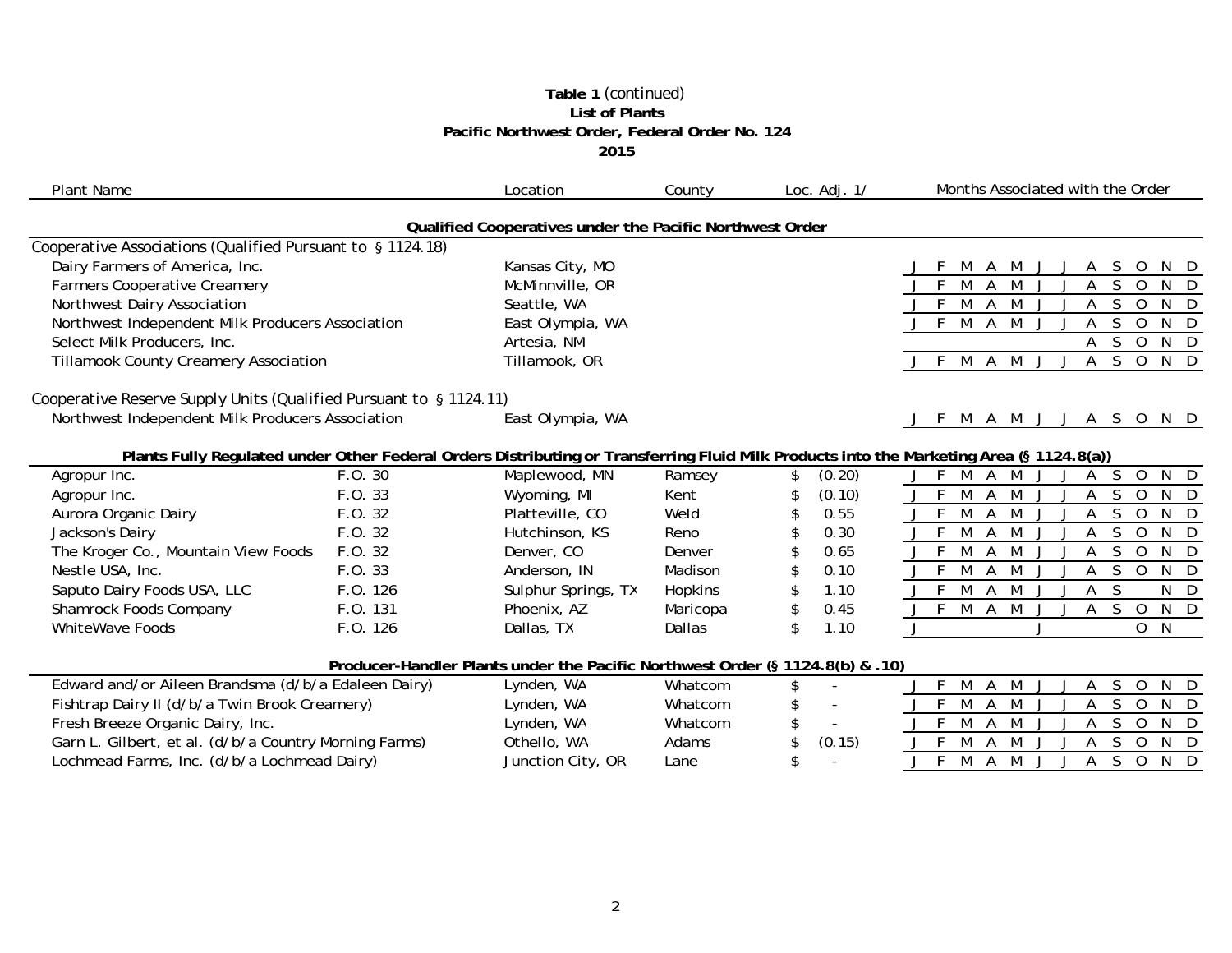#### **Table 1** *(continued)* **List of Plants Pacific Northwest Order, Federal Order No. 124 2015**

| Plant Name                      | Location                                                                                | County      | Loc. $Adj. 1/$ | Months Associated with the Order |
|---------------------------------|-----------------------------------------------------------------------------------------|-------------|----------------|----------------------------------|
|                                 | Partially Regulated Distributing Plants under the Pacific Northwest Order (§ 1124.8(c)) |             |                |                                  |
| California Natural Products     | Lathrop, CA                                                                             | San Joaquin | (0.20)         | N.<br>-D                         |
| Darigold, Inc.                  | Boise, ID                                                                               | Ada         | (0.30)         | N.                               |
| Gossner Foods, Inc.             | Logan, UT                                                                               | Cache       |                | N                                |
| HP Hood LLC                     | Sacramento, CA                                                                          | Sacramento  | (0.20)         | D<br>N                           |
| Meadow Gold Dairies, Inc.       | Boise, ID                                                                               | Ada         | (0.30)         | N.<br>D.                         |
| Meadow Gold Dairies, Inc.       | Great Falls, MT                                                                         | Cascade     | (0.30)         | N<br>D                           |
| <b>Model Dairy</b>              | Reno, NV                                                                                | Washoe      | (0.20)         | N.<br>- D                        |
| Pacific Foods of Oregon, Inc.   | Tualatin, OR                                                                            | Washington  | \$.            | M<br>N D<br>U<br>$\mathcal{L}$   |
| Saputo Dairy Foods USA, LLC     | Gustine, CA                                                                             | Merced      | (0.20)         | N.<br>- D                        |
| <b>Straus Family Creamery</b>   | Marshall, CA                                                                            | Sonoma      | (0.10)         | N D                              |
| <b>Stremicks Heritage Foods</b> | Riverside, CA                                                                           | Riverside   | 0.10           | A M                              |
| <b>Stremicks Heritage Foods</b> | Santa Ana, CA                                                                           | Orange      | 0.20           | N D                              |
| <b>WhiteWave Foods</b>          | City of Industry, CA                                                                    | Los Angeles | 0.20<br>\$.    | N<br>- D                         |
| WhiteWave Foods                 | Mt. Crawford, VA                                                                        | Rockingham  | 0.90<br>\$.    | N D<br>A                         |
|                                 |                                                                                         |             |                |                                  |

**Exempt Plants under the Pacific Northwest Order (§ 1124.8(e))**

None.

1/ Location adjustments are relative to King County, Washington, Class I differential of \$1.90.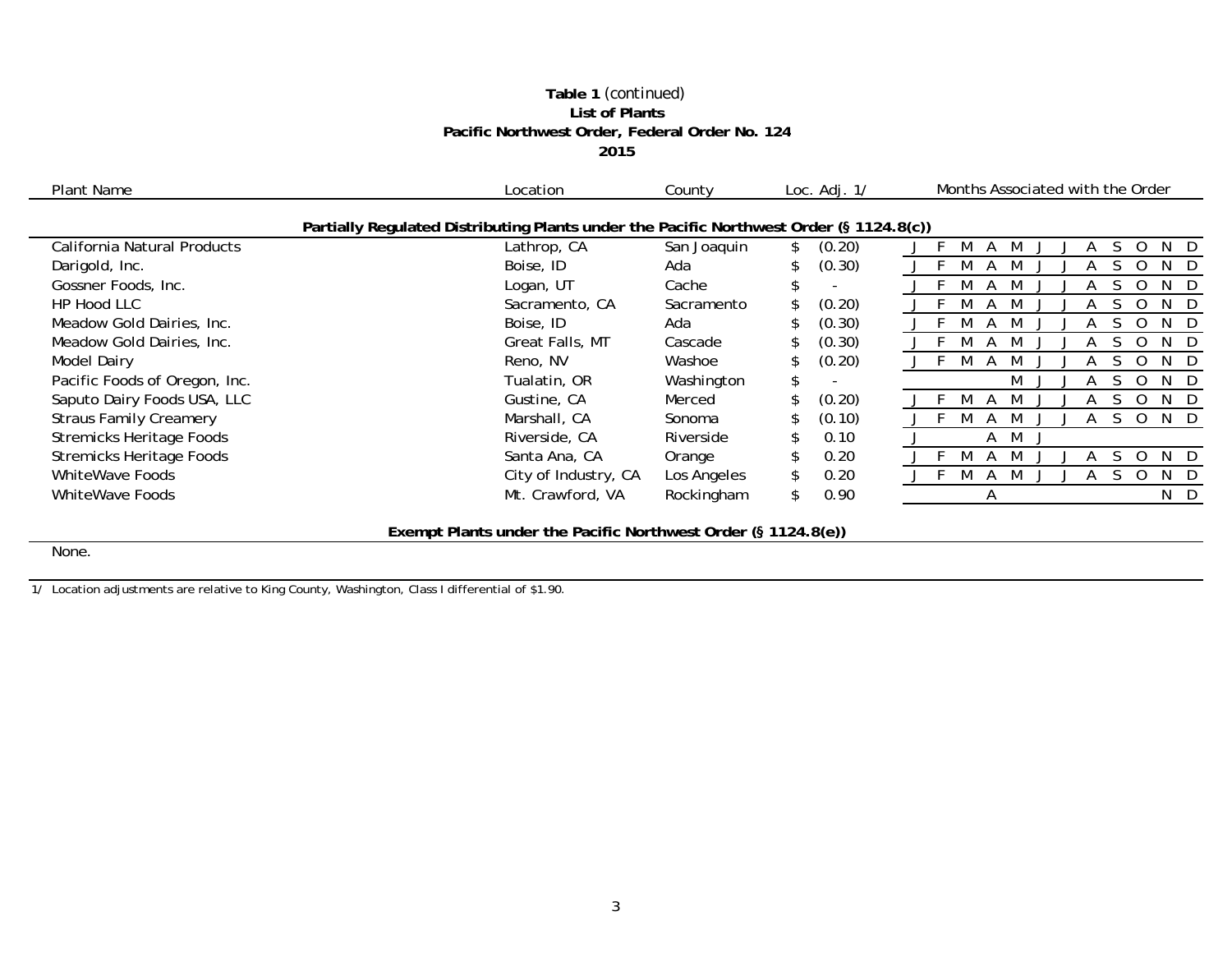### **2015 Pacific Northwest Order, Federal Order No. 124 Number of Producers and Receipts of Producer Milk Table 2**

|                  |           |               |            | Daily       |
|------------------|-----------|---------------|------------|-------------|
|                  | Number of | Producer      | Daily      | Average Per |
| Month and Year   | Producers | Milk          | Average 1/ | Producer 1/ |
|                  |           | Ibs.          | Ibs.       | lbs.        |
| January 2015     | 469       | 580,046,841   | 18,711,188 | 39,896      |
| February         | 432       | 455,830,012   | 16,279,643 | 37,684      |
| March            | 431       | 499,699,495   | 16,119,339 | 37,400      |
| April            | 422       | 469,017,444   | 15,633,915 | 37,047      |
| May              | 466       | 600, 178, 419 | 19,360,594 | 41,546      |
| June             | 445       | 460,895,890   | 15,363,196 | 34,524      |
| July             | 455       | 461,859,086   | 14,898,680 | 32,744      |
| August           | 457       | 455,853,921   | 14,704,965 | 32,177      |
| September        | 458       | 475,321,052   | 15,844,035 | 34,594      |
| October          | 577       | 736,766,376   | 23,766,657 | 41,190      |
| November         | 570       | 711,675,838   | 23,722,528 | 41,618      |
| December         | 570       | 738,588,980   | 23,825,451 | 41,799      |
| Average/Total 1/ | 479       | 6,645,733,354 | 18,207,489 | 38,011      |

1/ Annual average is a weighted average.

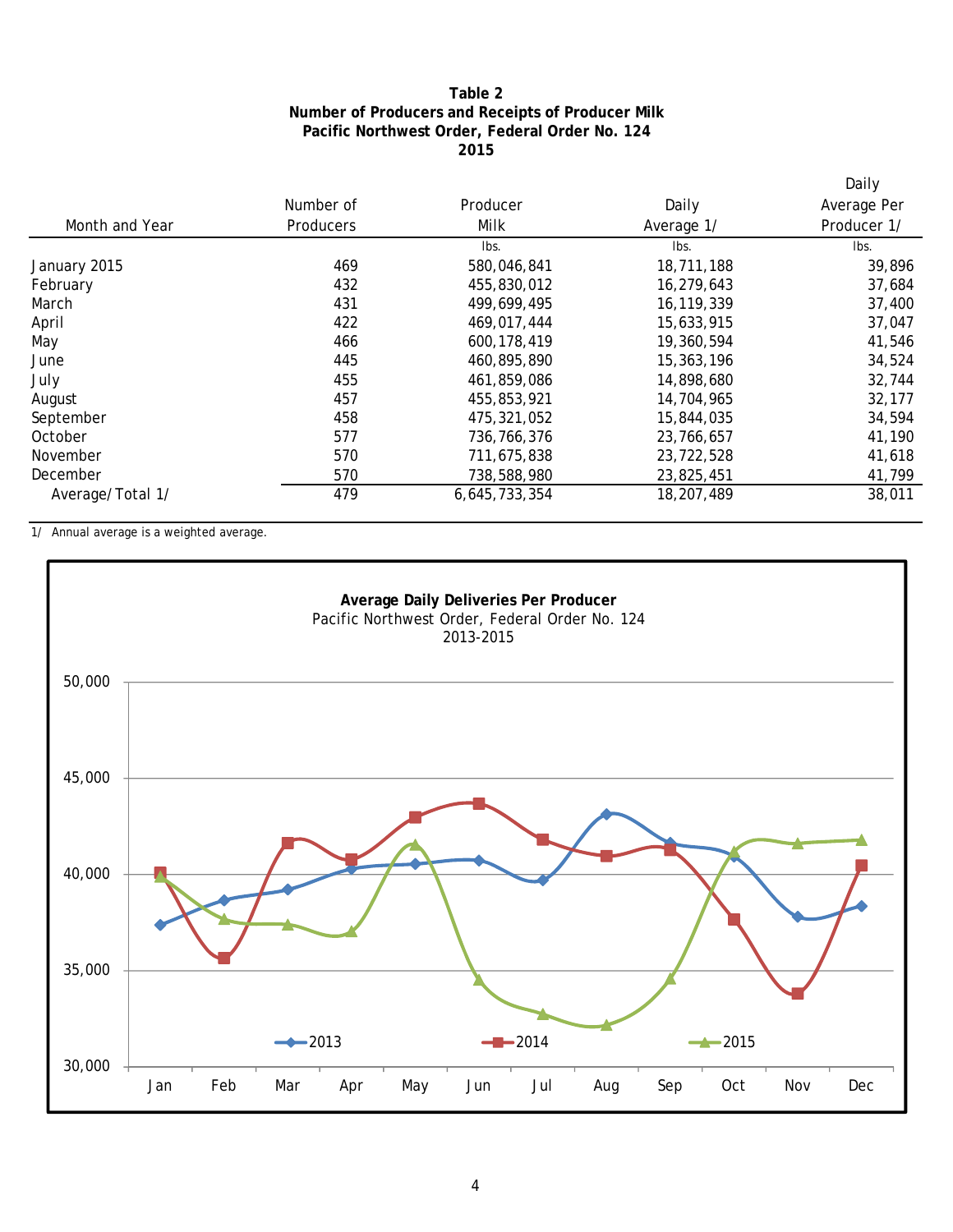#### **2015Pacific Northwest Order, Federal Order No. 124 Class I Producer Milk and Components\* Table 3**

|                | Class I Producer | Percent of |                  |       |            |       |             |              |              |               |
|----------------|------------------|------------|------------------|-------|------------|-------|-------------|--------------|--------------|---------------|
| Month and Year | Milk             | Market     | <b>Butterfat</b> |       | Protein    |       |             | Other Solids |              | Nonfat Solids |
|                | Ibs.             | %          | lbs.             | %     | Ibs.       | %     | Ibs.        | %            | lbs.         | %             |
| January 2015   | 175,662,097      | 30.28%     | 3,227,909        | 1.84% | 5,754,613  | 3.28% | 10,339,455  | 5.89%        | 16,094,068   | 9.16%         |
| February       | 152,317,361      | 33.42%     | 2,791,567        | 1.83% | 4,908,645  | 3.22% | 8,935,029   | 5.87%        | 13,843,674   | 9.09%         |
| March          | 163,917,963      | 32.80%     | 3,014,666        | 1.84% | 5,281,755  | 3.22% | 9,604,556   | 5.86%        | 14,886,311   | 9.08%         |
| April          | 162,672,155      | 34.68%     | 3,007,306        | 1.85% | 5,241,916  | 3.22% | 9,525,051   | 5.86%        | 14,766,967   | 9.08%         |
| May            | 163, 113, 285    | 27.18%     | 3,025,764        | 1.86% | 5,178,913  | 3.18% | 9,560,016   | 5.86%        | 14,738,929   | 9.04%         |
| June           | 159,446,882      | 34.59%     | 3,063,478        | 1.92% | 4,987,852  | 3.13% | 9,369,379   | 5.88%        | 14,357,231   | 9.00%         |
| July           | 161,451,019      | 34.96%     | 3,175,683        | 1.97% | 4,978,371  | 3.08% | 9,473,741   | 5.87%        | 14,452,112   | 8.95%         |
| August         | 157,640,864      | 34.58%     | 3, 103, 798      | 1.97% | 4,955,474  | 3.14% | 9,212,785   | 5.84%        | 14, 168, 259 | 8.99%         |
| September      | 169,884,032      | 35.74%     | 3,441,103        | 2.03% | 5,498,006  | 3.24% | 9,935,682   | 5.85%        | 15,433,688   | 9.08%         |
| October        | 173,444,119      | 23.54%     | 3.547.940        | 2.05% | 5,700,086  | 3.29% | 10,132,589  | 5.84%        | 15,832,675   | 9.13%         |
| November       | 166,826,372      | 23.44%     | 3,480,415        | 2.09% | 5,582,259  | 3.35% | 9,809,235   | 5.88%        | 15,391,494   | 9.23%         |
| December       | 173,269,623      | 23.46%     | 3,493,893        | 2.02% | 5,769,849  | 3.33% | 10,164,448  | 5.87%        | 15,934,297   | 9.20%         |
| Total          | 1,979,645,772    |            | 38, 373, 522     |       | 63,837,739 |       | 116,061,966 |              | 179,899,705  |               |
| Average        | 164,970,481      | 29.79%     | 3, 197, 794      | 1.94% | 5,319,812  | 3.22% | 9,671,831   | 5.86%        | 14,991,642   | 9.09%         |

\* Nonfat components follow skim milk utilization.



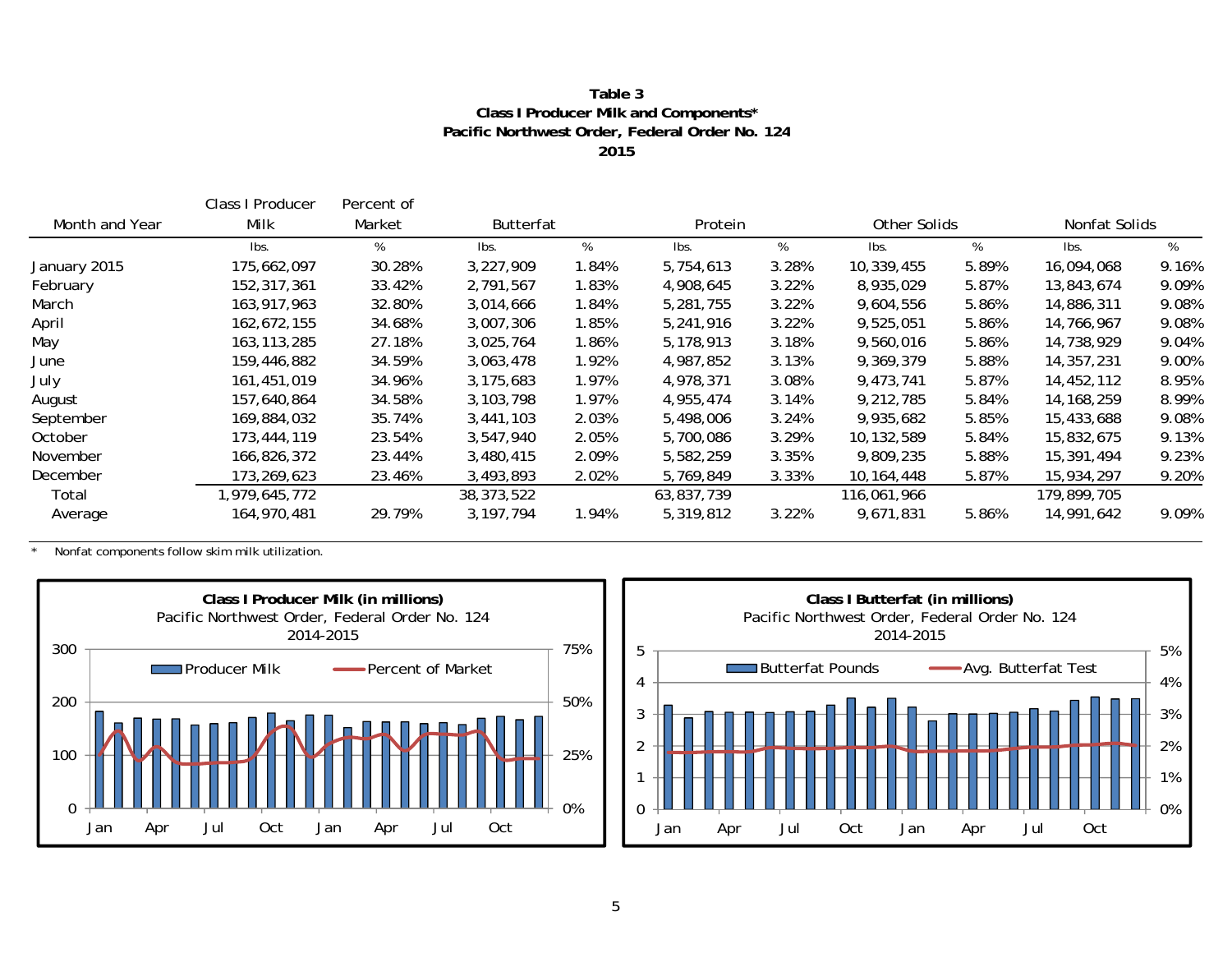#### **Table 4Class II Producer Milk and Components\* Pacific Northwest Order, Federal Order No. 124 2015**

|                | Class II Producer | Percent of |            |        |            |         |            |              |              |               |
|----------------|-------------------|------------|------------|--------|------------|---------|------------|--------------|--------------|---------------|
| Month and Year | Milk              | Market     | Butterfat  |        |            | Protein |            | Other Solids |              | Nonfat Solids |
|                | lbs.              | %          | lbs.       | %      | Ibs.       | %       | Ibs.       | %            | Ibs.         | %             |
| January 2015   | 41,096,580        | 7.09%      | 4,140,744  | 10.08% | 1,236,471  | 3.01%   | 2,211,554  | 5.38%        | 3,448,025    | 8.39%         |
| February       | 39,834,148        | 8.74%      | 3,918,462  | 9.84%  | 1,178,250  | 2.96%   | 2,142,411  | 5.38%        | 3,320,661    | 8.34%         |
| March          | 44,180,846        | 8.84%      | 3,966,859  | 8.98%  | 1,316,891  | 2.98%   | 2,397,706  | 5.43%        | 3,714,597    | 8.41%         |
| April          | 43,501,112        | 9.27%      | 3,972,151  | 9.13%  | 1,297,232  | 2.98%   | 2,355,989  | 5.42%        | 3,653,221    | 8.40%         |
| May            | 45,686,389        | 7.61%      | 4,261,740  | 9.33%  | 1,352,219  | 2.96%   | 2,467,935  | 5.40%        | 3,820,154    | 8.36%         |
| June           | 44,835,873        | 9.73%      | 4,548,525  | 10.14% | 1,288,070  | 2.87%   | 2,410,425  | 5.38%        | 3,698,495    | 8.25%         |
| July           | 49,526,463        | 10.72%     | 4,730,872  | 9.55%  | 1,414,883  | 2.86%   | 2,676,555  | 5.40%        | 4,091,438    | 8.26%         |
| August         | 49,045,045        | 10.76%     | 4,447,532  | 9.07%  | 1,430,384  | 2.92%   | 2,655,468  | 5.41%        | 4,085,852    | 8.33%         |
| September      | 43,861,639        | 9.23%      | 4,118,288  | 9.39%  | 1,309,985  | 2.99%   | 2,368,226  | 5.40%        | 3,678,211    | 8.39%         |
| October        | 46,509,720        | 6.31%      | 4,595,843  | 9.88%  | 1,411,485  | 3.03%   | 2,495,282  | 5.37%        | 3,906,767    | 8.40%         |
| November       | 48,752,601        | 6.85%      | 4,964,085  | 10.18% | 1,500,308  | 3.08%   | 2,622,507  | 5.38%        | 4,122,815    | 8.46%         |
| December       | 43,017,509        | 5.82%      | 4,425,993  | 10.29% | 1,316,543  | 3.06%   | 2,305,644  | 5.36%        | 3,622,187    | 8.42%         |
| Total          | 539,847,925       |            | 52,091,094 |        | 16,052,721 |         | 29,109,702 |              | 45, 162, 423 |               |
| Average        | 44,987,327        | 8.12%      | 4,340,925  | 9.65%  | 1,337,727  | 2.97%   | 2,425,809  | 5.39%        | 3,763,535    | 8.37%         |

\* Nonfat components follow skim milk utilization.



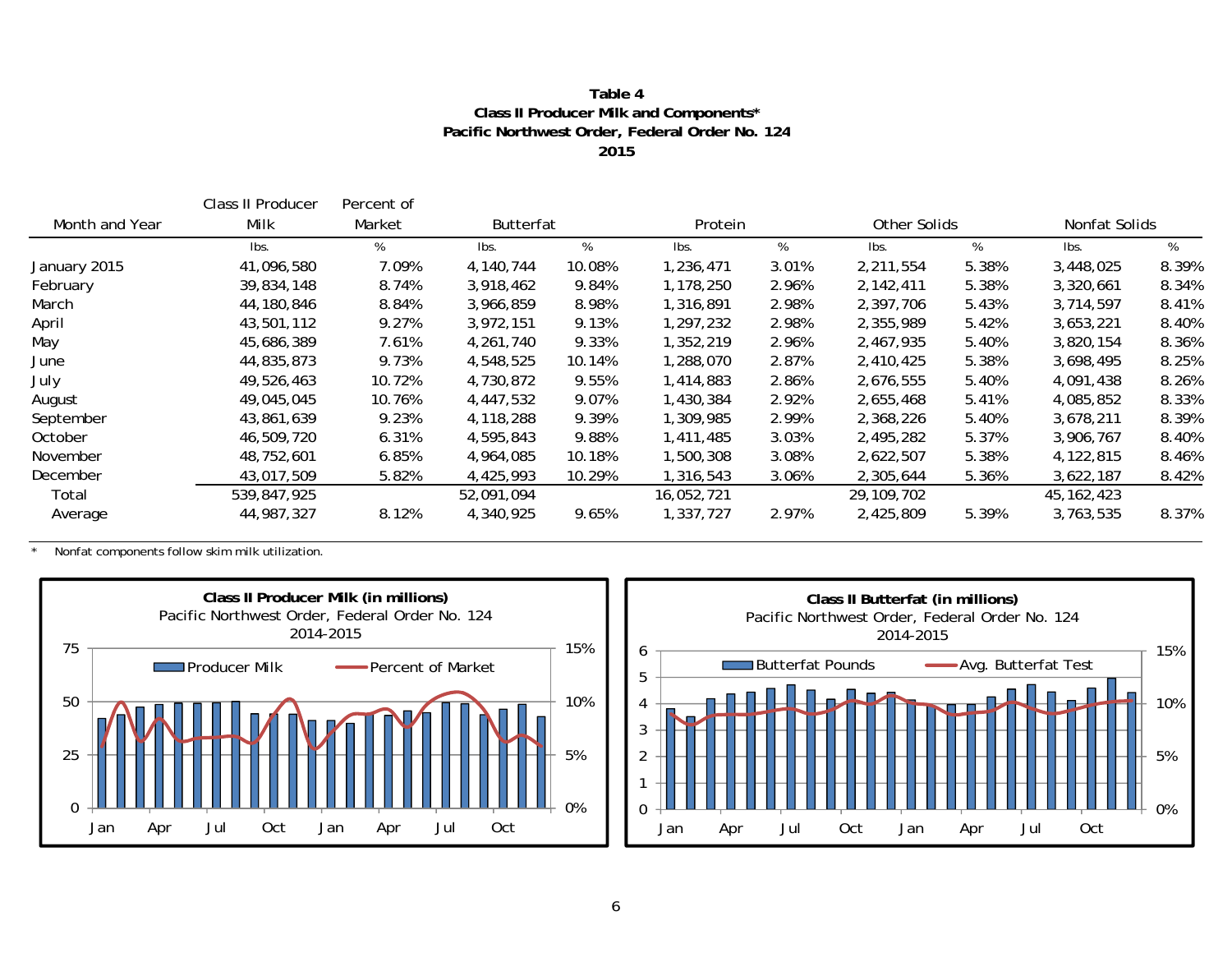#### **Table 5Class III Producer Milk and Components\* Pacific Northwest Order, Federal Order No. 124 2015**

|                | Class III Producer | Percent of |                  |       |            |         |            |              |             |               |
|----------------|--------------------|------------|------------------|-------|------------|---------|------------|--------------|-------------|---------------|
| Month and Year | Milk               | Market     | <b>Butterfat</b> |       |            | Protein |            | Other Solids |             | Nonfat Solids |
|                | Ibs.               | %          | lbs.             | %     | Ibs.       | %       | Ibs.       | %            | lbs.        | %             |
| January 2015   | 146,089,971        | 25.19%     | 5,828,839        | 3.99% | 4,688,721  | 3.21%   | 8,402,698  | 5.75%        | 13,091,419  | 8.96%         |
| February       | 56,961,697         | 12.50%     | 2,255,979        | 3.96% | 1,777,583  | 3.12%   | 3,266,448  | 5.73%        | 5,044,031   | 8.86%         |
| March          | 48,574,936         | 9.72%      | 2,374,437        | 4.89% | 1,500,211  | 3.09%   | 2,753,491  | 5.67%        | 4,253,702   | 8.76%         |
| April          | 24,721,598         | 5.27%      | 1,196,663        | 4.84% | 763,017    | 3.09%   | 1,401,377  | 5.67%        | 2, 164, 394 | 8.76%         |
| May            | 164,674,790        | 27.44%     | 6,401,600        | 3.89% | 5,081,412  | 3.09%   | 9,441,158  | 5.73%        | 14,522,570  | 8.82%         |
| June           | 9,013,789          | 1.96%      | 504,560          | 5.60% | 271,452    | 3.01%   | 509,212    | 5.65%        | 780,664     | 8.66%         |
| July           | 8,787,034          | 1.90%      | 478,168          | 5.44% | 262,857    | 2.99%   | 496,100    | 5.65%        | 758,957     | 8.64%         |
| August         | 7.071.193          | 1.55%      | 446,592          | 6.32% | 212,427    | 3.00%   | 394,375    | 5.58%        | 606,802     | 8.58%         |
| September      | 21,883,872         | 4.60%      | 887,497          | 4.06% | 685,359    | 3.13%   | 1,252,150  | 5.72%        | 1,937,509   | 8.85%         |
| October        | 306, 156, 724      | 41.55%     | 12,471,117       | 4.07% | 10,265,157 | 3.35%   | 17,476,043 | 5.71%        | 27,741,200  | 9.06%         |
| November       | 297,903,861        | 41.86%     | 12,559,576       | 4.22% | 10,232,964 | 3.43%   | 17,088,455 | 5.74%        | 27,321,419  | 9.17%         |
| December       | 314,823,537        | 42.62%     | 13,278,089       | 4.22% | 10,755,430 | 3.42%   | 17,997,492 | 5.72%        | 28,752,922  | 9.13%         |
| Total          | ,406,663,002       |            | 58,683,117       |       | 46,496,590 |         | 80,478,999 |              | 126,975,589 |               |
| Average        | 117,221,917        | 21.17%     | 4,890,260        | 4.17% | 3,874,716  | 3.31%   | 6,706,583  | 5.72%        | 10,581,299  | 9.03%         |

\* Nonfat components follow skim milk utilization.



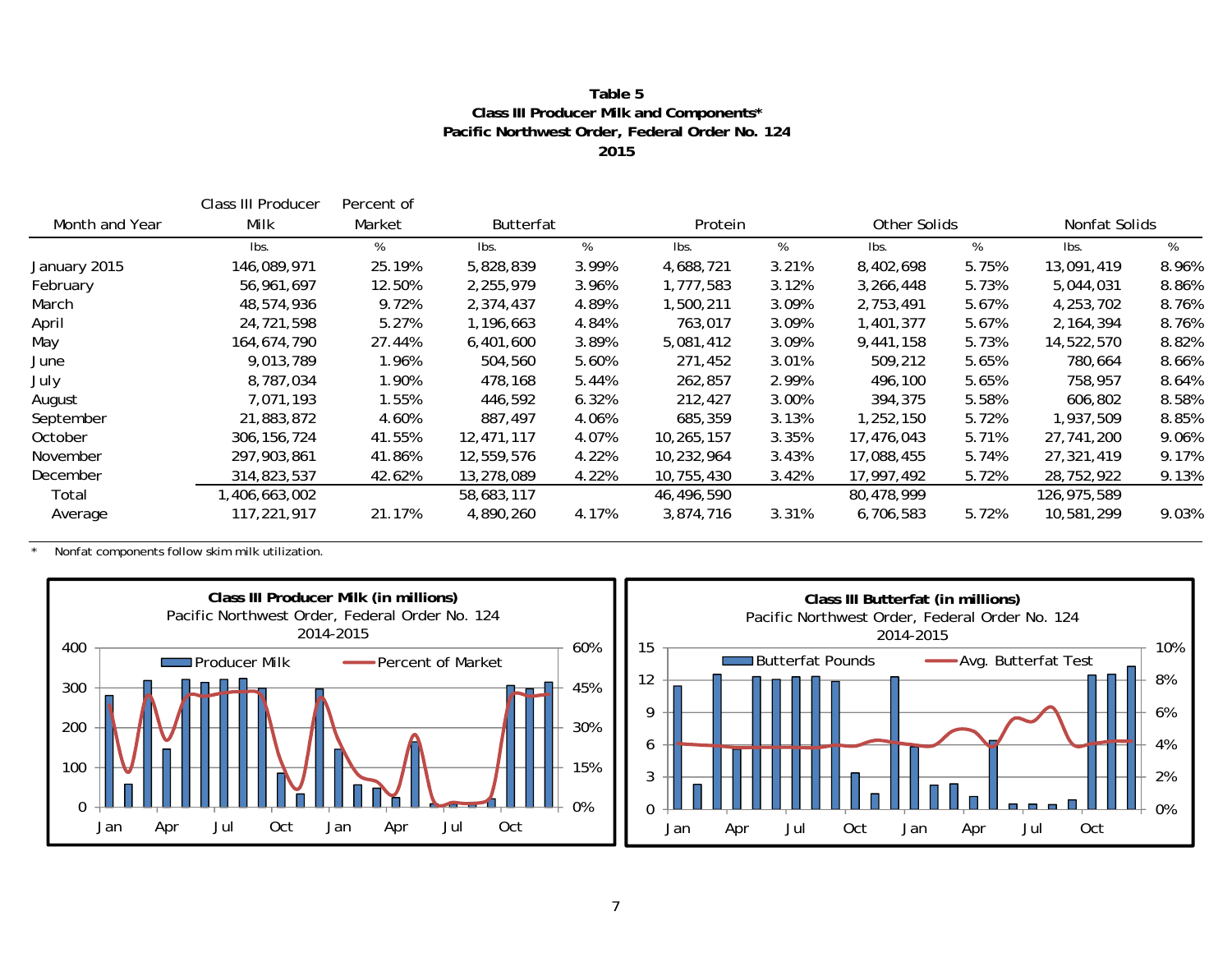#### **Table 6Class IV Producer Milk and Components\* Pacific Northwest Order, Federal Order No. 124 2015**

|                | Class IV Producer | Percent of |                  |       |            |         |             |              |             |               |
|----------------|-------------------|------------|------------------|-------|------------|---------|-------------|--------------|-------------|---------------|
| Month and Year | Milk              | Market     | <b>Butterfat</b> |       |            | Protein |             | Other Solids |             | Nonfat Solids |
|                | Ibs.              | %          | lbs.             | %     | Ibs.       | %       | Ibs.        | %            | lbs.        | %             |
| January 2015   | 217, 198, 193     | 37.44%     | 9,770,230        | 4.50% | 6,904,616  | 3.18%   | 12,407,237  | 5.71%        | 19,311,853  | 8.89%         |
| February       | 206,716,806       | 45.34%     | 8,685,165        | 4.20% | 6,482,515  | 3.14%   | 11,806,040  | 5.71%        | 18,288,555  | 8.85%         |
| March          | 243,025,750       | 48.64%     | 9,978,981        | 4.11% | 7,669,139  | 3.16%   | 13,870,794  | 5.71%        | 21,539,933  | 8.86%         |
| April          | 238, 122, 579     | 50.78%     | 9,983,891        | 4.19% | 7,483,575  | 3.14%   | 13,569,553  | 5.70%        | 21,053,128  | 8.84%         |
| May            | 226,703,955       | 37.77%     | 9,027,836        | 3.98% | 7,104,107  | 3.13%   | 12,955,629  | 5.71%        | 20,059,736  | 8.85%         |
| June           | 247,599,346       | 53.72%     | 9,246,687        | 3.73% | 7,666,771  | 3.10%   | 14,240,707  | 5.75%        | 21,907,478  | 8.85%         |
| July           | 242,094,570       | 52.42%     | 8,867,876        | 3.66% | 7,425,942  | 3.07%   | 13,923,216  | 5.75%        | 21,349,158  | 8.82%         |
| August         | 242,096,819       | 53.11%     | 9,198,152        | 3.80% | 7,525,422  | 3.11%   | 13,847,732  | 5.72%        | 21,373,154  | 8.83%         |
| September      | 239,691,509       | 50.43%     | 9,848,328        | 4.11% | 7,603,707  | 3.17%   | 13,683,095  | 5.71%        | 21,286,802  | 8.88%         |
| October        | 210,655,813       | 28.60%     | 8.871.159        | 4.21% | 6,848,782  | 3.25%   | 11,981,889  | 5.69%        | 18,830,671  | 8.94%         |
| November       | 198, 193, 004     | 27.85%     | 8,340,159        | 4.21% | 6,562,869  | 3.31%   | 11,370,745  | 5.74%        | 17,933,614  | 9.05%         |
| December       | 207,478,311       | 28.10%     | 9,345,398        | 4.50% | 6,806,070  | 3.28%   | 11,824,033  | 5.70%        | 18,630,103  | 8.98%         |
| Total          | 2,719,576,655     |            | 111, 163, 862    |       | 86,083,515 |         | 155,480,670 |              | 241,564,185 |               |
| Average        | 226,631,388       | 40.92%     | 9,263,655        | 4.09% | 7,173,626  | 3.17%   | 12,956,723  | 5.72%        | 20,130,349  | 8.88%         |

\* Nonfat components follow skim milk utilization.



0%2%

4%

6%

8%

10%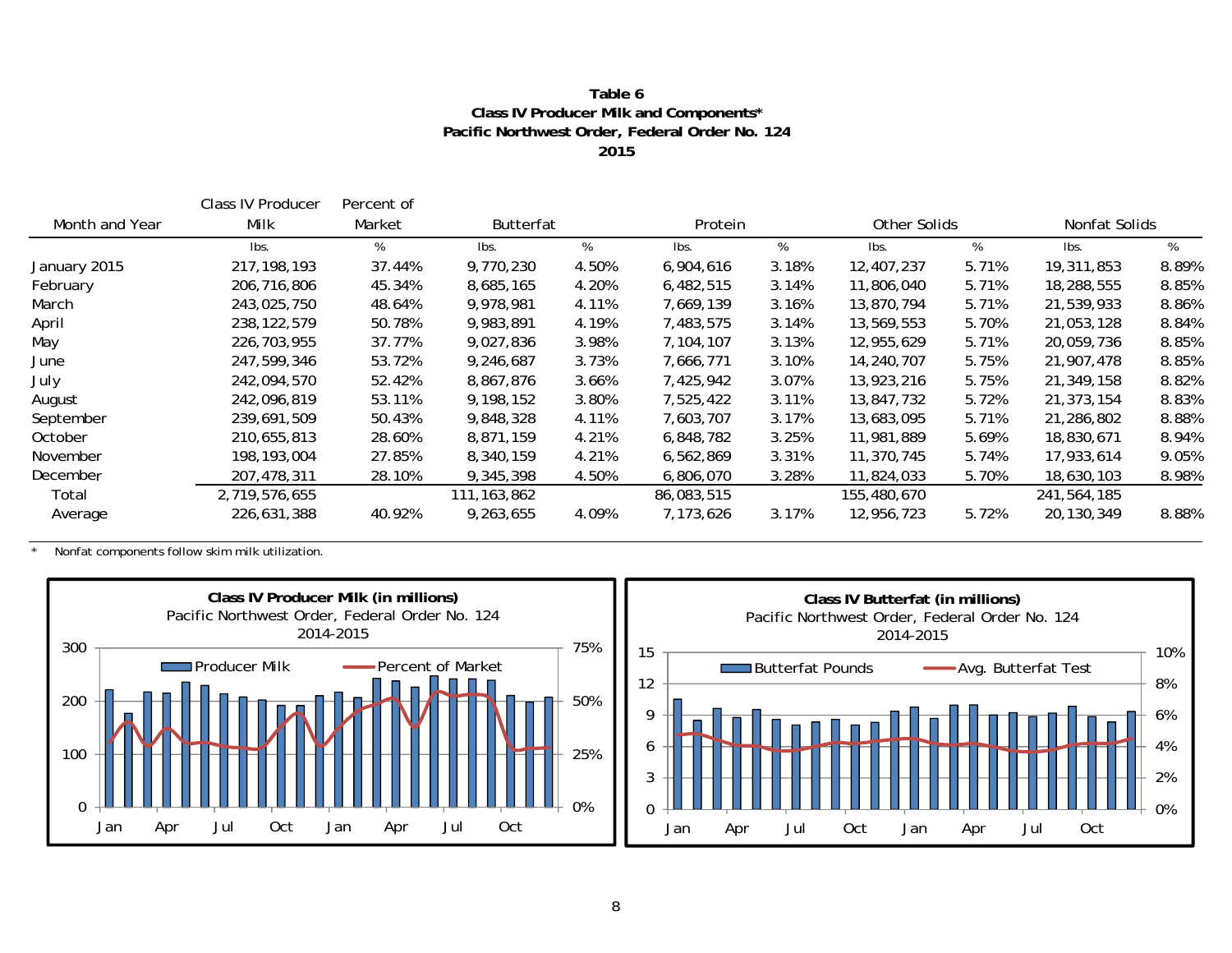#### **Table 7 Total Producer Milk and Components\* 1 / Pacific Northwest Order, Federal Order No. 124 2015**

|                | Total Producer |               |                  |              |         |               |              |              |               |  |
|----------------|----------------|---------------|------------------|--------------|---------|---------------|--------------|--------------|---------------|--|
| Month and Year | Milk           |               | <b>Butterfat</b> |              | Protein |               | Other Solids |              | Nonfat Solids |  |
|                | Ibs.           | Ibs.          | %                | Ibs.         | %       | Ibs.          | %            | lbs.         | %             |  |
| January 2015   | 580,046,841    | 22,967,722    | 3.96%            | 18,584,421   | 3.20%   | 33,360,944    | 5.75%        | 51,945,365   | 8.96%         |  |
| February       | 455,830,012    | 17,651,173    | 3.87%            | 14,346,993   | 3.15%   | 26,149,928    | 5.74%        | 40,496,921   | 8.88%         |  |
| March          | 499,699,495    | 19,334,943    | 3.87%            | 15,767,996   | 3.16%   | 28,626,547    | 5.73%        | 44,394,543   | 8.88%         |  |
| April          | 469,017,444    | 18,160,011    | 3.87%            | 14,785,740   | 3.15%   | 26,851,970    | 5.73%        | 41,637,710   | 8.88%         |  |
| May            | 600,178,419    | 22,716,940    | 3.79%            | 18,716,651   | 3.12%   | 34,424,738    | 5.74%        | 53, 141, 389 | 8.85%         |  |
| June           | 460,895,890    | 17,363,250    | 3.77%            | 14,214,145   | 3.08%   | 26,529,723    | 5.76%        | 40,743,868   | 8.84%         |  |
| July           | 461,859,086    | 17,252,599    | 3.74%            | 14,082,053   | 3.05%   | 26,569,612    | 5.75%        | 40,651,665   | 8.80%         |  |
| August         | 455,853,921    | 17,196,074    | 3.77%            | 14, 123, 707 | 3.10%   | 26,110,360    | 5.73%        | 40,234,067   | 8.83%         |  |
| September      | 475,321,052    | 18,295,216    | 3.85%            | 15,097,057   | 3.18%   | 27,239,153    | 5.73%        | 42,336,210   | 8.91%         |  |
| October        | 736,766,376    | 29,486,059    | 4.00%            | 24,225,510   | 3.29%   | 42,085,803    | 5.71%        | 66,311,313   | 9.00%         |  |
| November       | 711,675,838    | 29,344,235    | 4.12%            | 23,878,400   | 3.36%   | 40,890,942    | 5.75%        | 64,769,342   | 9.10%         |  |
| December       | 738,588,980    | 30,543,373    | 4.14%            | 24,647,892   | 3.34%   | 42,291,617    | 5.73%        | 66,939,509   | 9.06%         |  |
| Total          | 6,645,733,354  | 260, 311, 595 |                  | 212,470,565  |         | 381, 131, 337 |              | 593,601,902  |               |  |
| Average        | 553,811,113    | 21,692,633    | 3.92%            | 17,705,880   | 3.20%   | 31,760,945    | 5.73%        | 49,466,825   | 8.93%         |  |

\* Nonfat components follow skim milk utilization.

1/ Based on submitted handler reports. May differ from producer milk reported on Tables 11 and 12.

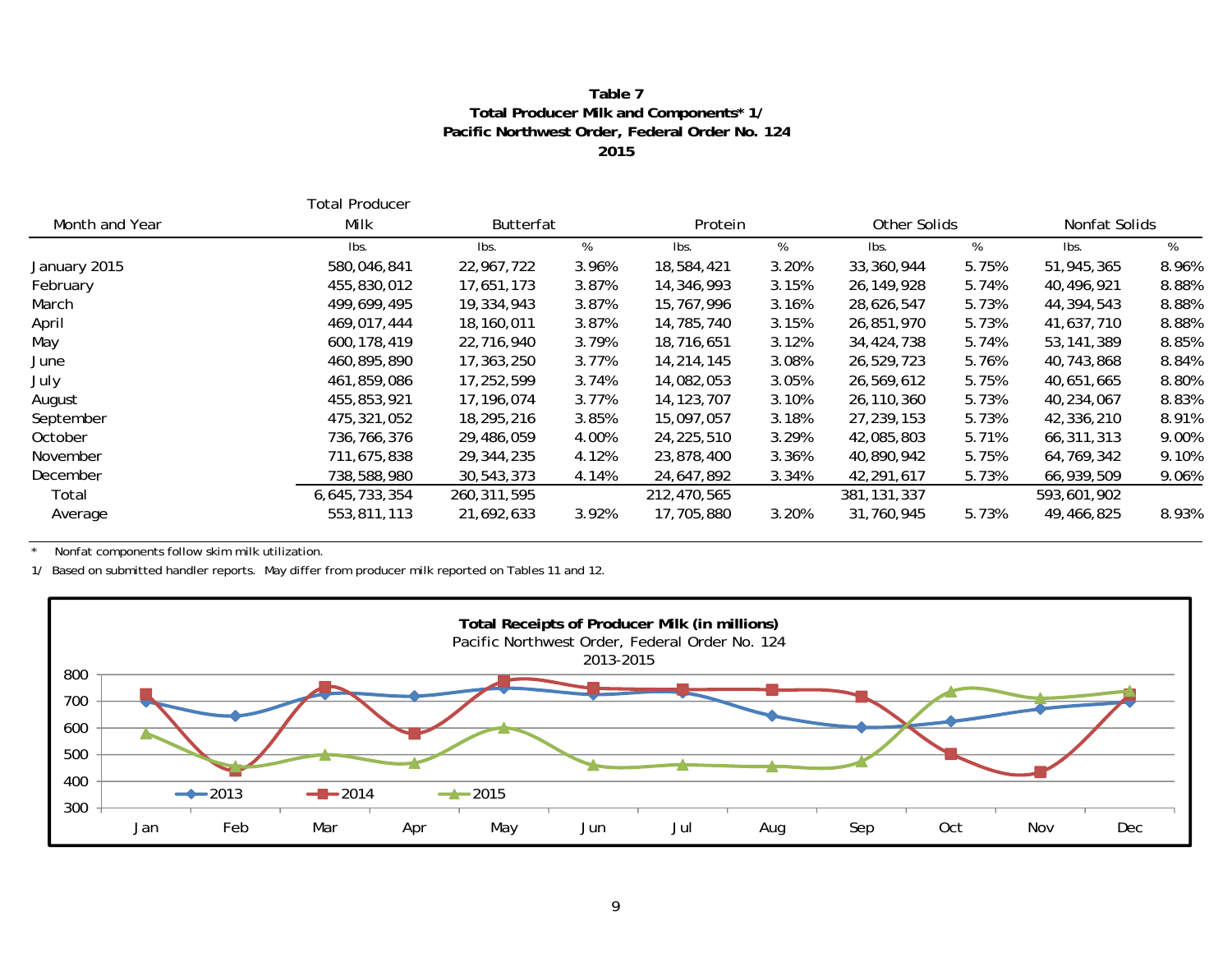### **Table 8 Total Producer Milk by Class Pacific Northwest Order, Federal Order No. 124 2015**

| Month and Year   | <b>Producer Milk</b> | Class I       | Class II    | Class III     | Class IV      |
|------------------|----------------------|---------------|-------------|---------------|---------------|
|                  | lbs.                 | lbs.          | lbs.        | lbs.          | lbs.          |
| January 2015     | 580,046,841          | 175,662,097   | 41,096,580  | 146,089,971   | 217, 198, 193 |
| February         | 455,830,012          | 152,317,361   | 39,834,148  | 56,961,697    | 206,716,806   |
| March            | 499,699,495          | 163,917,963   | 44,180,846  | 48,574,936    | 243,025,750   |
| April            | 469,017,444          | 162,672,155   | 43,501,112  | 24,721,598    | 238, 122, 579 |
| May              | 600.178.419          | 163, 113, 285 | 45,686,389  | 164,674,790   | 226,703,955   |
| June             | 460,895,890          | 159,446,882   | 44,835,873  | 9,013,789     | 247,599,346   |
| July             | 461,859,086          | 161,451,019   | 49,526,463  | 8,787,034     | 242,094,570   |
| August           | 455,853,921          | 157,640,864   | 49,045,045  | 7,071,193     | 242,096,819   |
| September        | 475,321,052          | 169,884,032   | 43,861,639  | 21,883,872    | 239,691,509   |
| October          | 736,766,376          | 173,444,119   | 46,509,720  | 306, 156, 724 | 210,655,813   |
| November         | 711,675,838          | 166,826,372   | 48,752,601  | 297,903,861   | 198,193,004   |
| December         | 738,588,980          | 173,269,623   | 43.017.509  | 314,823,537   | 207,478,311   |
| Total            | 6,645,733,354        | 1,979,645,772 | 539,847,925 | 1,406,663,002 | 2,719,576,655 |
| Average          | 553,811,113          | 164,970,481   | 44,987,327  | 117,221,917   | 226,631,388   |
| Percent of Total | 100.00%              | 29.79%        | 8.12%       | 21.17%        | 40.92%        |

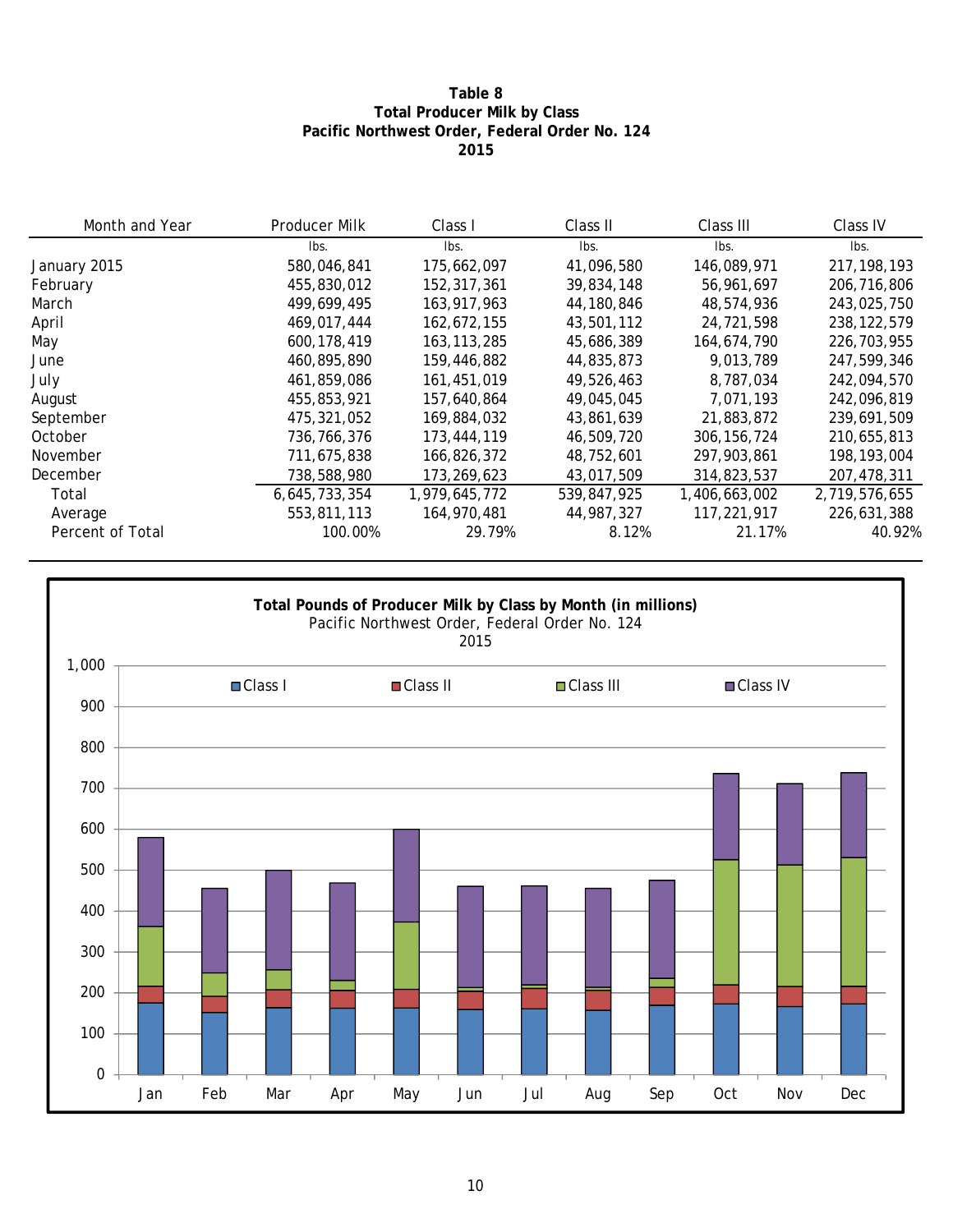### **Table 9 Total Butterfat Pounds by Class Pacific Northwest Order, Federal Order No. 124 2015**

| Month and Year   | <b>Total Butterfat</b> | Class I      | Class II   | Class III  | Class IV      |
|------------------|------------------------|--------------|------------|------------|---------------|
|                  | lbs.                   | Ibs.         | lbs.       | lbs.       | lbs.          |
| January 2015     | 22,967,722             | 3,227,909    | 4,140,744  | 5,828,839  | 9,770,230     |
| February         | 17,651,173             | 2,791,567    | 3,918,462  | 2,255,979  | 8,685,165     |
| March            | 19,334,943             | 3,014,666    | 3,966,859  | 2,374,437  | 9,978,981     |
| April            | 18,160,011             | 3,007,306    | 3.972.151  | 1,196,663  | 9.983.891     |
| May              | 22,716,940             | 3,025,764    | 4,261,740  | 6,401,600  | 9,027,836     |
| June             | 17,363,250             | 3,063,478    | 4,548,525  | 504,560    | 9,246,687     |
| July             | 17,252,599             | 3,175,683    | 4,730,872  | 478,168    | 8,867,876     |
| August           | 17,196,074             | 3, 103, 798  | 4.447.532  | 446.592    | 9,198,152     |
| September        | 18,295,216             | 3,441,103    | 4,118,288  | 887,497    | 9,848,328     |
| October          | 29,486,059             | 3.547.940    | 4,595,843  | 12,471,117 | 8,871,159     |
| November         | 29,344,235             | 3,480,415    | 4,964,085  | 12,559,576 | 8,340,159     |
| December         | 30,543,373             | 3,493,893    | 4,425,993  | 13,278,089 | 9,345,398     |
| Total            | 260, 311, 595          | 38, 373, 522 | 52,091,094 | 58,683,117 | 111, 163, 862 |
| Average          | 21,692,633             | 3.197.794    | 4,340,925  | 4,890,260  | 9,263,655     |
| Percent of Total | 100.00%                | 14.74%       | 20.01%     | 22.54%     | 42.70%        |

#### **Table 10 Total Skim Pounds by Class Pacific Northwest Order, Federal Order No. 124 2015**

| Month and Year   | <b>Total Skim</b> | Class I       | Class II    | Class III     | Class IV      |
|------------------|-------------------|---------------|-------------|---------------|---------------|
|                  | lbs.              | lbs.          | Ibs.        | lbs.          | lbs.          |
| January 2015     | 557,079,119       | 172,434,188   | 36,955,836  | 140,261,132   | 207, 427, 963 |
| February         | 438, 178, 839     | 149,525,794   | 35,915,686  | 54,705,718    | 198,031,641   |
| March            | 480, 364, 552     | 160.903.297   | 40,213,987  | 46,200,499    | 233,046,769   |
| April            | 450,857,433       | 159,664,849   | 39,528,961  | 23,524,935    | 228, 138, 688 |
| May              | 577,461,479       | 160,087,521   | 41,424,649  | 158,273,190   | 217,676,119   |
| June             | 443,532,640       | 156,383,404   | 40,287,348  | 8,509,229     | 238, 352, 659 |
| July             | 444,606,487       | 158,275,336   | 44,795,591  | 8,308,866     | 233, 226, 694 |
| August           | 438,657,847       | 154,537,066   | 44,597,513  | 6,624,601     | 232,898,667   |
| September        | 457,025,836       | 166,442,929   | 39,743,351  | 20,996,375    | 229,843,181   |
| October          | 707,280,317       | 169,896,179   | 41,913,877  | 293,685,607   | 201,784,654   |
| November         | 682,331,603       | 163, 345, 957 | 43,788,516  | 285, 344, 285 | 189,852,845   |
| December         | 708.045.607       | 169,775,730   | 38,591,516  | 301,545,448   | 198, 132, 913 |
| Total            | 6,385,421,759     | 1,941,272,250 | 487,756,831 | 1,347,979,885 | 2,608,412,793 |
| Average          | 532,118,480       | 161,772,688   | 40,646,403  | 112,331,657   | 217, 367, 733 |
| Percent of Total | 100.00%           | 30.40%        | 7.64%       | 21.11%        | 40.85%        |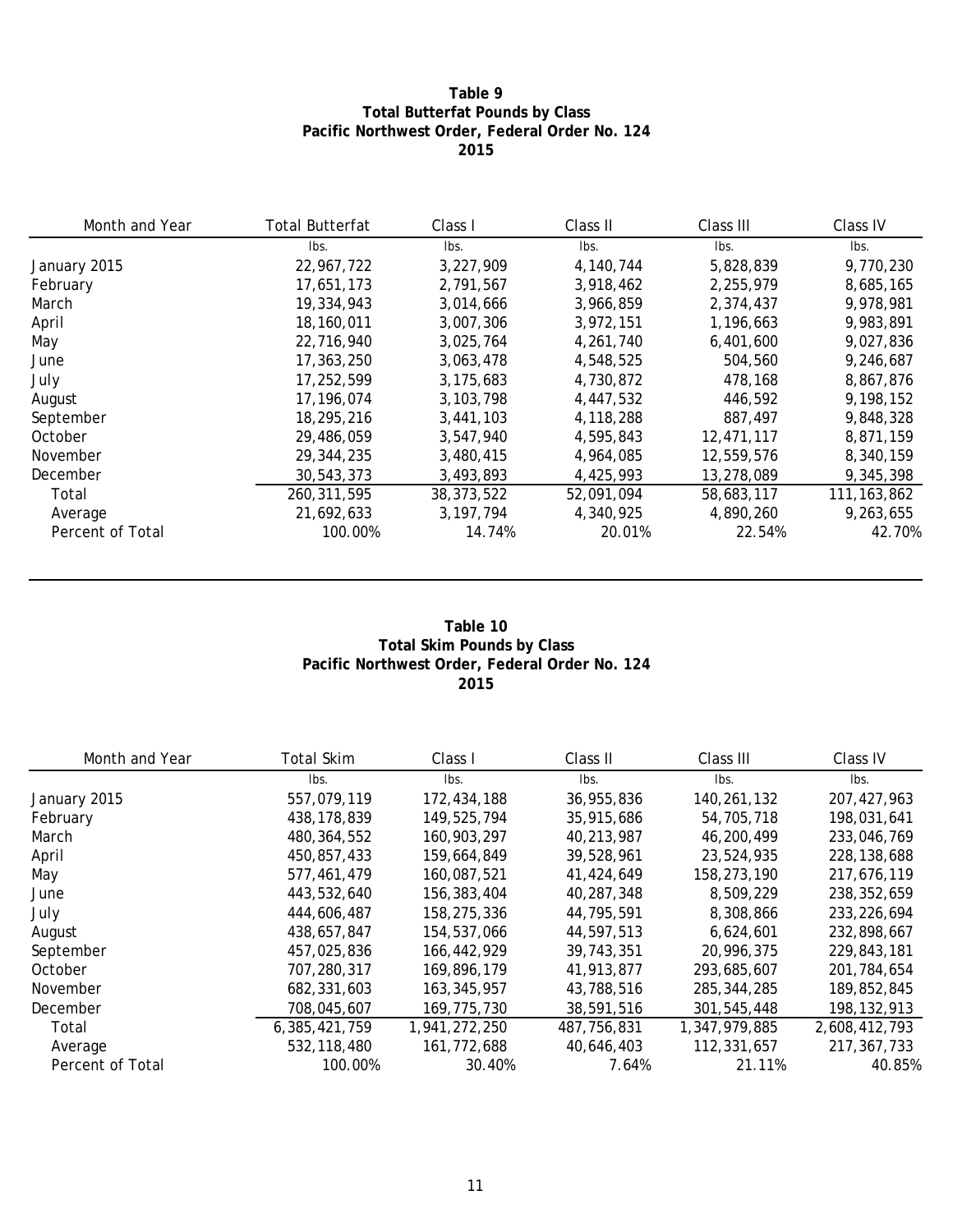#### **2015 Pacific Northwest Order, Federal Order No. 124 Percentages of Producer Milk, Butterfat, and Skim by Class**

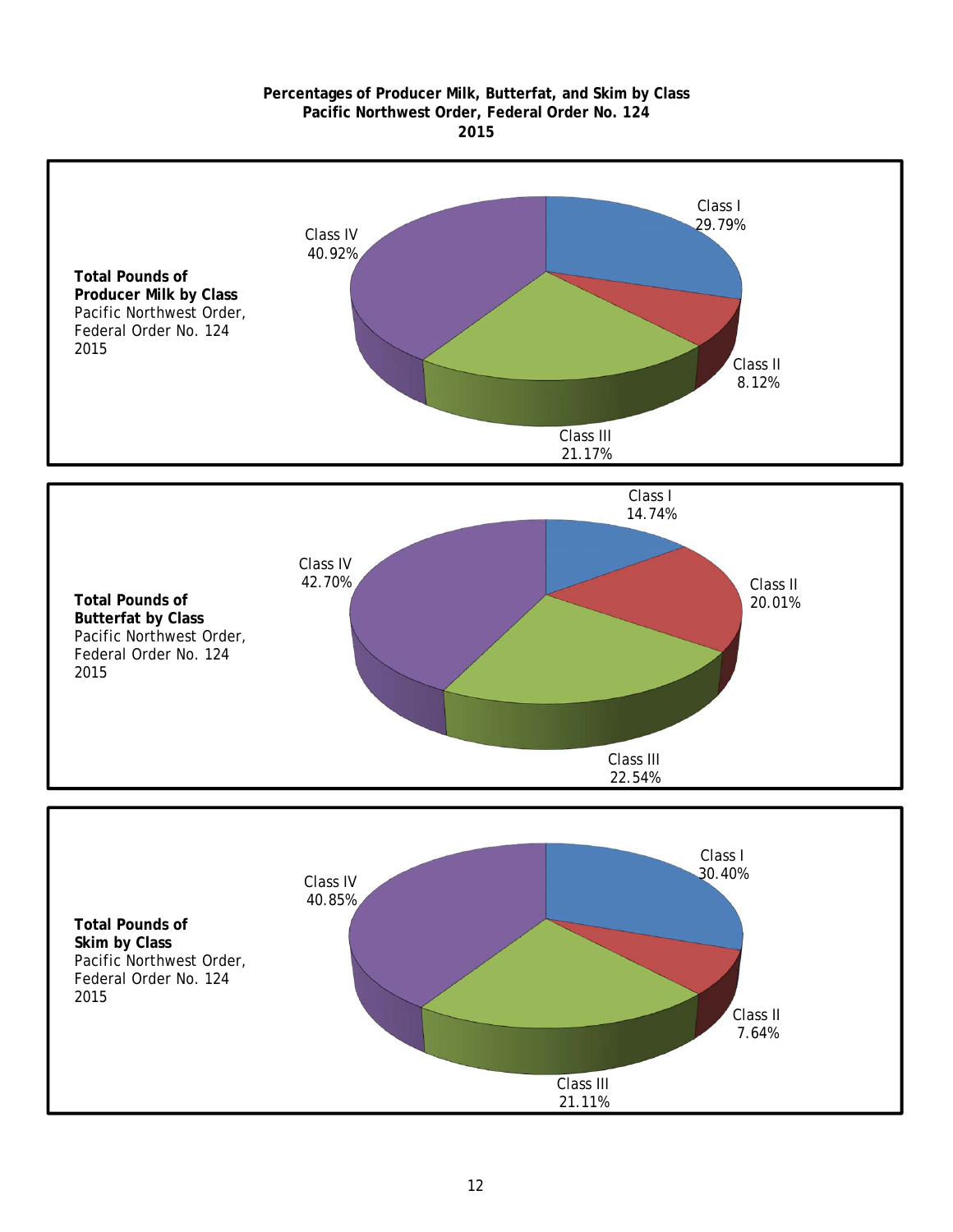| Table 11                                             |
|------------------------------------------------------|
| Number of Producers and Milk Production by County 1/ |
| Pacific Northwest Order, Federal Order No. 124       |
| 2015                                                 |

| State/County       | January            |                         | February           |                         | March              |                         | April              |                         | May                |                         | June               |                         |
|--------------------|--------------------|-------------------------|--------------------|-------------------------|--------------------|-------------------------|--------------------|-------------------------|--------------------|-------------------------|--------------------|-------------------------|
|                    | No.<br>of<br>Prod. | Producer Milk<br>Pounds | No.<br>of<br>Prod. | Producer Milk<br>Pounds | No.<br>of<br>Prod. | Producer Milk<br>Pounds | No.<br>of<br>Prod. | Producer Milk<br>Pounds | No.<br>of<br>Prod. | Producer Milk<br>Pounds | No.<br>of<br>Prod. | Producer Milk<br>Pounds |
| California         |                    |                         |                    |                         |                    |                         |                    |                         |                    |                         |                    |                         |
| Siskiyou           | 3                  | 1,247,460               | 3                  | 1,215,652               | 3                  | 1,353,700               | 3                  | 1,381,714               | 3                  | 1,437,896               | 3                  | 1,361,030               |
| California Total   | 3                  | 1,247,460               | $\overline{3}$     | 1,215,652               | $\mathbf{3}$       | 1,353,700               | 3                  | 1,381,714               | $\mathbf{3}$       | 1,437,896               | $\mathbf{3}$       | 1,361,030               |
| Idaho              |                    |                         |                    |                         |                    |                         |                    |                         |                    |                         |                    |                         |
| Ada                |                    |                         |                    |                         |                    |                         |                    |                         |                    |                         | 4                  | 7,018,694               |
| Canyon             |                    |                         |                    |                         |                    |                         |                    |                         |                    |                         | 8                  | 6,592,351               |
| Franklin           | 2/                 | 2/                      | 2/                 | 2/                      | 2/                 | 2/                      | 2/                 | 2/                      | 2/                 | 2/                      |                    |                         |
| Gem                |                    |                         |                    |                         |                    |                         |                    |                         |                    |                         | 5                  | 1,821,289               |
| Owyhee             |                    |                         |                    |                         |                    |                         |                    |                         |                    |                         | 6                  | 14,734,517              |
| Restricted 2/4/    | 6                  | 936,804                 | 5                  | 837,748                 | 6                  | 916,780                 | $\overline{7}$     | 1,375,435               | 6/                 | 6/                      | 3                  | 870,599                 |
| <b>Idaho Total</b> | 6                  | 936,804                 | 5                  | 837,748                 | 6                  | 916,780                 | $\overline{7}$     | 1,375,435               | 6/                 | 6/                      | 26                 | 31,037,450              |
| Oregon             |                    |                         |                    |                         |                    |                         |                    |                         |                    |                         |                    |                         |
| Benton             | 3                  | 3,040,662               | 3                  | 2,803,796               | 3                  | 2,876,064               | 4                  | 3,383,894               | 4                  | 3,538,063               | 4                  | 3,374,142               |
| Clackamas          | 6                  | 756,290                 | 6                  | 763,770                 | 6                  | 791,023                 | 6                  | 791,670                 | 6                  | 855,629                 | 6                  | 767,668                 |
| Clatsop            |                    |                         |                    |                         | $\blacksquare$     |                         | $\sim$             |                         |                    |                         |                    |                         |
| Coos               | 10                 | 4,978,173               | 10                 | 4,615,971               | 10                 | 5,159,630               | 10                 | 5,115,367               | 10                 | 5,460,274               | 10                 | 5,302,976               |
| Josephine          | 3                  | 897,145                 | 3                  | 906,223                 | 3                  | 1,102,083               | 3                  | 1,102,563               | 3                  | 1,081,017               | 3                  | 1,011,598               |
| Klamath            |                    | 4,894,305               | $\overline{4}$     | 4,457,151               | 3                  | 4,927,203               | $\overline{4}$     | 5,064,654               | 5                  | 5,826,345               | 5                  | 5,561,654               |
| Lane               | 3                  | 4,821,600               | 3                  | 4,477,725               | 3                  | 5,060,409               | 3                  | 4,917,159               | 3                  | 5,055,270               | 3                  | 4,886,951               |
| Linn               | 5                  | 2,965,611               | 6                  | 2,790,083               | 6                  | 3,055,249               | 6                  | 3,093,742               | 6                  | 3,252,089               | 6                  | 3, 149, 487             |
| Malheur            |                    |                         |                    |                         |                    |                         |                    |                         |                    |                         | 5                  | 1,573,916               |
| Marion             | 27                 | 28,061,675              | 26                 | 26,256,908              | 27                 | 28,775,200              | 28                 | 28,725,114              | 28                 | 29, 354, 132            | 27                 | 27,230,461              |
| Morrow             |                    |                         | $\sim$             |                         | $\blacksquare$     |                         | $\blacksquare$     |                         | $\sim$             |                         |                    |                         |
| Polk               | 5                  | 11, 196, 602            | 5                  | 10,253,461              | 5                  | 10,955,249              | 5                  | 10,415,961              | 5                  | 10,877,464              | 5                  | 10,214,235              |
| Tillamook          | 5                  | 953,563                 | 5                  | 838,379                 | 5                  | 866,251                 | 5                  | 944,186                 | 5                  | 1,125,615               | 5                  | 1,108,983               |
| Umatilla           | 3/                 | 3/                      | $\overline{a}$     |                         | $\sim$             |                         | ÷.                 |                         | 3/                 | 3/                      | $\sim$             |                         |
| Washington         | 10                 | 4,068,696               | 10                 | 3,773,001               | 10                 | 4, 183, 534             | 10                 | 4,104,287               | 10                 | 4,222,559               | 10                 | 3,994,781               |
| Yamhill            | 6                  | 10,308,825              | 6                  | 9,612,728               | 6                  | 10,226,549              | 6                  | 10,494,125              | 6                  | 10,442,399              | 6                  | 9,709,452               |
| Restricted 3/      | 6                  | 1,240,104               | 4                  | 656,584                 | 4                  | 641,349                 | 4                  | 875,111                 | $\overline{7}$     | 1,578,908               | 5                  | 1,022,071               |
| Oregon Total       | 93                 | 78, 183, 251            | 91                 | 72,205,780              | $\overline{91}$    | 78,619,793              | 94                 | 79,027,833              | 98                 | 82,669,764              | 100                | 78,908,375              |
| Utah               |                    |                         |                    |                         |                    |                         |                    |                         |                    |                         |                    |                         |
| Restricted 4/      | 4/                 | 4/                      | 4/                 |                         | 4/                 |                         | 4/                 | 4/                      |                    |                         |                    |                         |
| <b>Utah Total</b>  | $\overline{4/}$    | $\overline{4/}$         | $\overline{4/}$    | $\overline{41}$         | 4/                 | $\overline{41}$         | 4/                 | $\overline{4/}$         |                    |                         |                    |                         |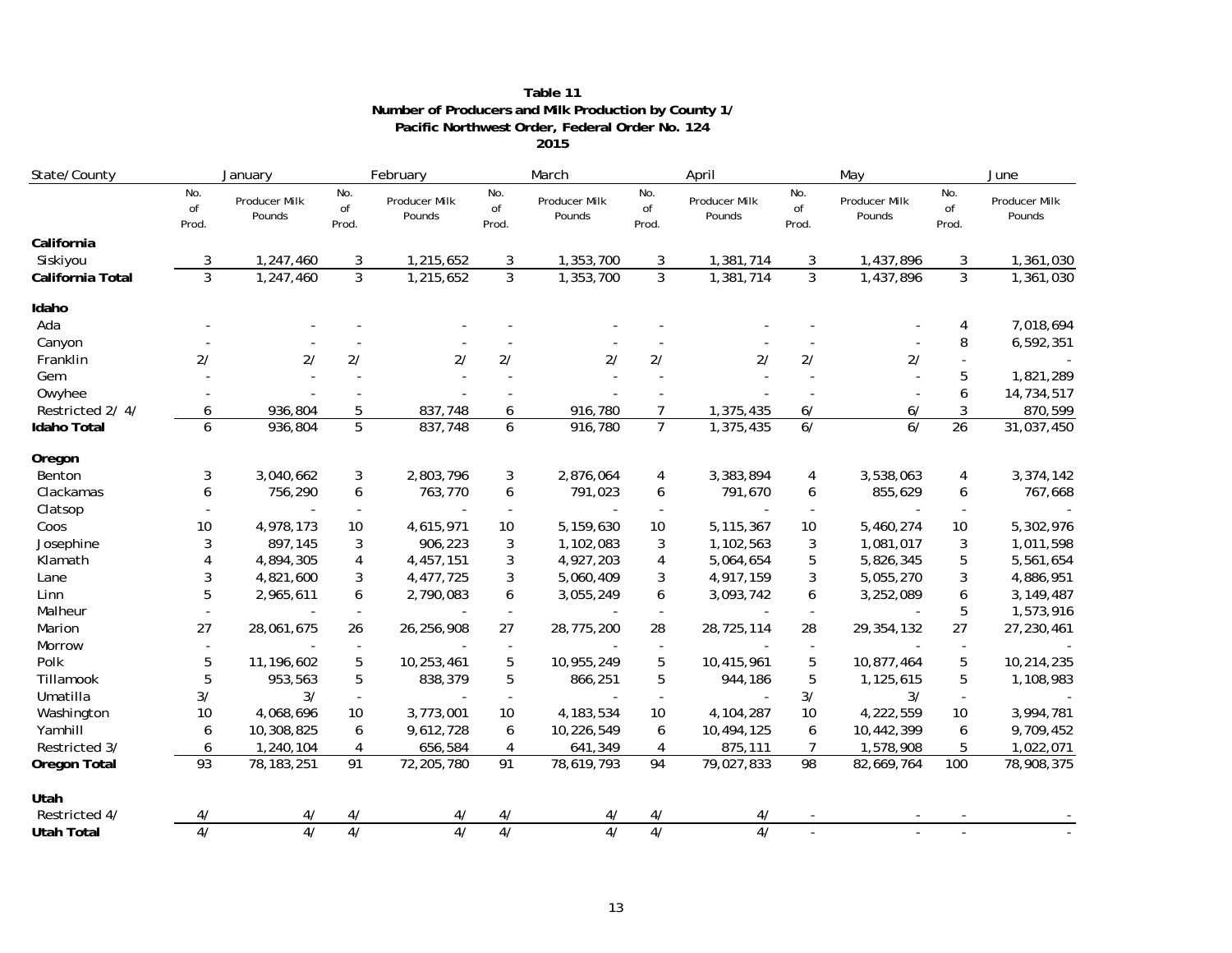| Table 11 (continued)                                 |
|------------------------------------------------------|
| Number of Producers and Milk Production by County 1/ |
| Pacific Northwest Order, Federal Order No. 124       |
| 2015                                                 |

| State/County            | January            |                                | February           |                         |                    | March                   |                    | April                          | May                |                         | June               |                         |
|-------------------------|--------------------|--------------------------------|--------------------|-------------------------|--------------------|-------------------------|--------------------|--------------------------------|--------------------|-------------------------|--------------------|-------------------------|
|                         | No.<br>of<br>Prod. | <b>Producer Milk</b><br>Pounds | No.<br>of<br>Prod. | Producer Milk<br>Pounds | No.<br>of<br>Prod. | Producer Milk<br>Pounds | No.<br>of<br>Prod. | <b>Producer Milk</b><br>Pounds | No.<br>of<br>Prod. | Producer Milk<br>Pounds | No.<br>of<br>Prod. | Producer Milk<br>Pounds |
| Washington              |                    |                                |                    |                         |                    |                         |                    |                                |                    |                         |                    |                         |
| Adams                   | 9                  | 21,467,750                     | 9                  | 19, 182, 896            | 9                  | 21,391,176              | 9                  | 20,861,864                     | 9                  | 21,221,561              | 9                  | 20,084,088              |
| Benton                  | 5/                 | 5/                             | 5/                 | 5/                      | 5/                 | 5/                      | 5/                 | 5/                             | 5/                 | 5/                      | 5/                 | 5/                      |
| Clark                   | 6                  | 6,537,052                      | 6                  | 6,098,343               | 6                  | 6,823,301               | 6                  | 6,645,759                      |                    | 6,733,440               |                    | 6,460,113               |
| Franklin                |                    | 6,450,099                      | 3                  | 5,367,994               | 3                  | 6,242,472               | 3                  | 6,170,260                      | 4                  | 6,992,816               | 3                  | 6,038,863               |
| Grant                   | 20                 | 54,787,300                     | 20                 | 50,364,554              | 20                 | 56,052,621              | 20                 | 54,622,624                     | 20                 | 56, 168, 474            | 20                 | 54,951,450              |
| Grays Harbor            | 8                  | 4,555,902                      | 8                  | 4,201,003               | 9                  | 4,670,141               | 9                  | 4,585,594                      | 9                  | 4,801,129               | 9                  | 4,596,939               |
| King                    | 25                 | 14,386,147                     | 25                 | 12,984,463              | 25                 | 14,250,552              | 24                 | 13,945,415                     | 24                 | 14,075,368              | 23                 | 13,592,902              |
| Klickitat               | 3                  | 1,340,208                      | 3                  | 1,307,935               | 3                  | 1,601,354               | 3                  | 1,573,740                      | 3                  | 1,517,562               | 3                  | 1,563,372               |
| Lewis                   | 28                 | 11, 185, 922                   | 28                 | 10,219,608              | 28                 | 11,385,255              | 28                 | 11,338,846                     | 28                 | 11,521,515              | 28                 | 10,949,069              |
| Pacific                 |                    | 2,324,433                      | 7                  | 2, 155, 879             | $\overline{7}$     | 2,365,272               | 7                  | 2,281,868                      | 7                  | 2,384,815               | 7                  | 2,306,217               |
| Skagit                  | 29                 | 25,625,889                     | 29                 | 23,030,560              | 29                 | 24,541,542              | 29                 | 23,979,332                     | 29                 | 24,868,876              | 29                 | 24,517,100              |
| Snohomish               | 23                 | 17,607,062                     | 21                 | 15,936,839              | 21                 | 18,487,636              | 21                 | 19,396,031                     | 21                 | 20, 757, 282            | 22                 | 20,340,547              |
| Spokane                 | 6                  | 1,394,424                      | 6                  | 1,252,454               | 6                  | 1,345,431               | 6                  | 1,374,649                      | 6                  | 1,489,869               | 6                  | 1,386,050               |
| <b>Stevens</b>          |                    | 1,022,748                      | 7                  | 934,714                 | 7                  | 1,094,204               |                    | 1,120,948                      |                    | 1,152,359               |                    | 1,171,278               |
| Thurston                | 9                  | 10,751,752                     | 9                  | 9,801,097               | 9                  | 11,109,577              | 9                  | 10,730,121                     | 9                  | 11, 194, 616            | 9                  | 11,044,779              |
| Wahkiakum               |                    | 630,825                        | 3                  | 593,397                 | 3                  | 647,878                 | 3                  | 649,557                        | 3                  | 663,301                 | 3                  | 491,591                 |
| Whatcom                 | 103                | 84,919,079                     | 103                | 77,814,216              | 102                | 86,257,612              | 102                | 83,470,270                     | 101                | 86,679,243              | 101                | 84,089,216              |
| Yakima                  | 67                 | 227,384,807                    | 36                 | 132,085,897             | 34                 | 142,602,407             | 23                 | 111,974,421                    | 66                 | 235, 797, 205           | 21                 | 81,133,013              |
| Restricted 5/6/         | 10                 | 7,307,927                      | 10                 | 6,601,418               | 10                 | 7,420,385               | 9                  | 5,004,491                      | 12                 | 7,600,555               | 9                  | 4,742,737               |
| <b>Washington Total</b> | 367                | 499,679,326                    | 333                | 379,933,267             | 331                | 418,288,816             | 318                | 379, 725, 790                  | 365                | 515,620,286             | 316                | 349,459,324             |
| <b>Total for Market</b> | 469                | 580,046,841                    | 432                | 454, 192, 447           | 431                | 499, 179, 089           | 422                | 461,510,772                    | 466                | 599,727,946             | 445                | 460,766,179             |

1/ Based on unaudited producer payrolls. May differ from producer milk reported on Tables 2, 7, and 8.

2/ Restricted data for Idaho includes Bonner, Franklin, Latah, and Lincoln Counties for January through April; Bonner and Latah Counties for May; Latah and Payette Counties for June;

 Bear Lake, Latah, and Payette Counties for July and August; Bear Lake, Franklin, Latah, and Payette Counties for September; Bear Lake and Latah Counties for October and December; and Bear Lake, Franklin, and Latah Counties for November.

3/ Restricted data for Oregon includes Deschutes and Jackson Counties for January through December; Multnomah County for January through March; Umatilla County for January, May, August, and September; and Columbia County for April through December.

4/ Restricted data for Utah includes Cache County for January through April, and July through December and is included with restricted data for Idaho.

5/ Restricted data for Washington includes Benton County for January through September; Clallam, Cowlitz, Island, Jefferson, Kittitas, and Pierce Counties for January through December; Lincoln County for January through November; and Wahkiakum County for July through December.

6/ Restricted data for Idaho is included with restricted data for Washington for May.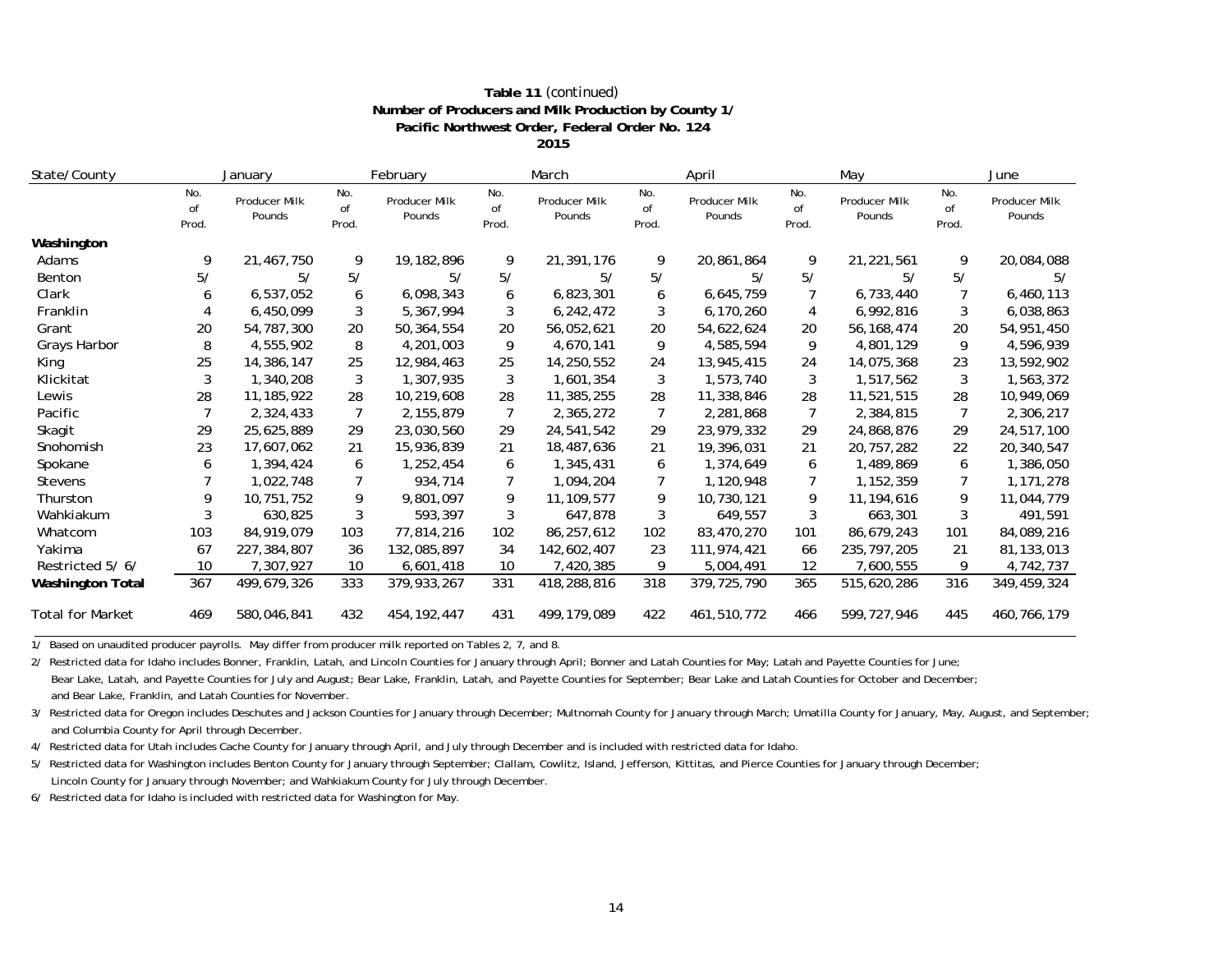| Table 11 (continued)                                 |
|------------------------------------------------------|
| Number of Producers and Milk Production by County 1/ |
| Pacific Northwest Order, Federal Order No. 124       |
| 2015                                                 |

| State/County       | July               |                         | August             |                         | September          |                         | October                  |                         | November           |                         | December           |                         |
|--------------------|--------------------|-------------------------|--------------------|-------------------------|--------------------|-------------------------|--------------------------|-------------------------|--------------------|-------------------------|--------------------|-------------------------|
|                    | No.<br>of<br>Prod. | Producer Milk<br>Pounds | No.<br>of<br>Prod. | Producer Milk<br>Pounds | No.<br>of<br>Prod. | Producer Milk<br>Pounds | No.<br>of<br>Prod.       | Producer Milk<br>Pounds | No.<br>of<br>Prod. | Producer Milk<br>Pounds | No.<br>of<br>Prod. | Producer Milk<br>Pounds |
| California         |                    |                         |                    |                         |                    |                         |                          |                         |                    |                         |                    |                         |
| Siskiyou           | 3                  | 1,388,543               | 3                  | 1,395,190               | 3                  | 1,273,479               | 3                        | 1,272,821               | 3                  | 1,203,476               | 3                  | 1,077,437               |
| California Total   | $\overline{3}$     | 1,388,543               | $\overline{3}$     | 1,395,190               | $\overline{3}$     | 1,273,479               | $\overline{3}$           | 1,272,821               | $\overline{3}$     | 1,203,476               | $\overline{3}$     | 1,077,437               |
| Idaho              |                    |                         |                    |                         |                    |                         |                          |                         |                    |                         |                    |                         |
| Ada                | 8                  | 10,820,740              | 8                  | 10,856,907              | 8                  | 10,043,857              |                          |                         |                    |                         |                    |                         |
| Canyon             | 8                  | 6,651,401               | 8                  | 6,718,033               | 8                  | 6,301,876               |                          |                         |                    |                         |                    |                         |
| Franklin           | Δ                  | 629,146                 | 4                  | 453,007                 | 2/                 | 2/                      | 4                        | 311,971                 | 2/                 | 2/                      | $\overline{4}$     | 625,657                 |
| Gem                | 5                  | 1,823,120               | 5                  | 1,733,466               | 5                  | 1,594,470               |                          |                         |                    |                         |                    |                         |
| Owyhee             | 6                  | 15,212,563              | 6                  | 15,783,241              | 6                  | 14,992,246              |                          |                         |                    |                         |                    |                         |
| Restricted 2/4/    | 7                  | 1,243,653               | $\overline{7}$     | 1,121,737               | 9                  | 1,185,307               | 5                        | 342,112                 | 7                  | 712,736                 | 5                  | 520,527                 |
| <b>Idaho Total</b> | 38                 | 36,380,623              | 38                 | 36,666,391              | 36                 | 34, 117, 756            | 9                        | 654,083                 | $\overline{7}$     | 712,736                 | 9                  | 1,146,184               |
| Oregon             |                    |                         |                    |                         |                    |                         |                          |                         |                    |                         |                    |                         |
| Benton             | 4                  | 3,433,969               | 4                  | 3,460,061               | 4                  | 3,211,983               | 4                        | 3, 171, 654             | 4                  | 3,035,733               | 4                  | 3,074,258               |
| Clackamas          | 6                  | 799,021                 | 6                  | 778,379                 | 6                  | 719,751                 | 6                        | 743,359                 | 6                  | 711,345                 | 6                  | 747,608                 |
| Clatsop            |                    |                         |                    |                         | $\sim$             |                         | 4                        | 1,310,341               | 4                  | 1,018,277               | 4                  | 874,962                 |
| Coos               | 10                 | 5,302,757               | 10                 | 5,186,560               | 10                 | 4,914,545               | 10                       | 5,030,133               | 10                 | 4,914,452               | 10                 | 5,121,401               |
| Josephine          | 3                  | 1,002,959               | 3                  | 914,653                 | 3                  | 868,733                 | 3                        | 826,162                 | 3                  | 729,991                 | 3                  | 727,487                 |
| Klamath            | 5                  | 5,786,968               | 5                  | 5,777,468               | 5                  | 5,572,615               | 5                        | 5,803,873               | 5                  | 5,624,112               | 5                  | 5,878,434               |
| Lane               | 3                  | 4,963,796               | 3                  | 4,876,876               | 3                  | 4,583,467               | 3                        | 4,676,000               | 3                  | 4,637,246               | 3                  | 4,974,776               |
| Linn               | 6                  | 3,068,401               | 6                  | 3,019,044               | 6                  | 2,964,157               | 6                        | 3,054,729               | 6                  | 2,992,088               | 6                  | 3,361,748               |
| Malheur            | 5                  | 1,621,889               | 5                  | 1,559,552               | 5                  | 1,452,390               | $\overline{\phantom{a}}$ |                         |                    |                         |                    |                         |
| Marion             | 27                 | 27,492,439              | 27                 | 26,915,234              | 27                 | 26, 186, 283            | 27                       | 26,751,449              | 27                 | 26,556,495              | 27                 | 27,986,951              |
| Morrow             |                    |                         |                    |                         | $\sim$             |                         | 6                        | 71,733,646              | 6                  | 68,698,350              | 6                  | 70,182,400              |
| Polk               | 5                  | 10,219,308              | 5                  | 10,240,818              | 5                  | 10,252,317              | 5                        | 10,570,310              | 5                  | 10,421,507              | 5                  | 11, 122, 769            |
| Tillamook          | 5                  | 1,114,230               | 5                  | 1,085,384               | 5                  | 933,184                 | 95                       | 46,063,041              | 92                 | 44, 132, 498            | 92                 | 45,682,862              |
| Umatilla           |                    |                         | 3/                 | 3/                      | 3/                 | 3/                      | 4                        | 3,906,543               | $\overline{4}$     | 4,241,003               | $\overline{4}$     | 5,037,257               |
| Washington         | 10                 | 4,083,048               | 10                 | 4,101,103               | 10                 | 3,929,867               | 11                       | 4,247,031               | 11                 | 4,204,771               | 11                 | 4,485,992               |
| Yamhill            | 6                  | 9,811,748               | 6                  | 9,497,951               | 6                  | 9,484,594               | 6                        | 9,723,505               | 6                  | 9,631,941               | 6                  | 10,387,087              |
| Restricted 3/      | 5                  | 1,030,568               | 6                  | 1,401,197               | 6                  | 1,542,356               | 5                        | 990,690                 | 5                  | 972,138                 | 5                  | 1,016,695               |
| Oregon Total       | 100                | 79,731,101              | 101                | 78,814,280              | 101                | 76,616,242              | 200                      | 198,602,466             | 197                | 192,521,947             | 197                | 200,662,687             |
| Utah               |                    |                         |                    |                         |                    |                         |                          |                         |                    |                         |                    |                         |
| Restricted 4/      | 4/                 | 47                      | 4/                 | 4/                      | 4/                 |                         | 4/                       |                         |                    |                         | 4/                 | 4/                      |
| <b>Utah Total</b>  | $\overline{4/}$    | $\overline{4/}$         | 4/                 | 4/                      | 4/                 | $\overline{4/}$         | 4/                       | 4/                      | 4/                 | $\overline{4/}$         | $\overline{4/}$    | 4/                      |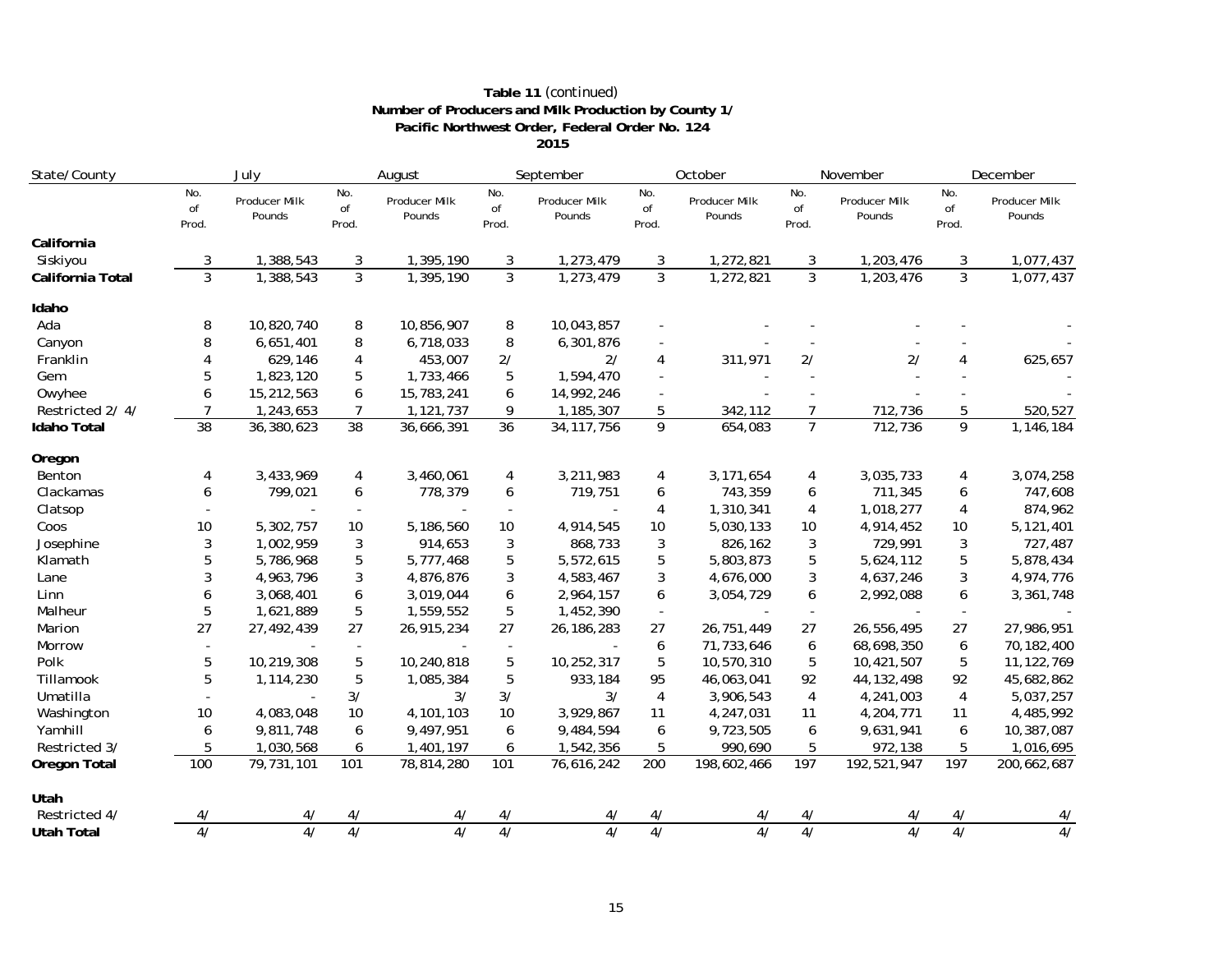| Table 11 (continued)                                 |
|------------------------------------------------------|
| Number of Producers and Milk Production by County 1/ |
| Pacific Northwest Order, Federal Order No. 124       |
| 2015                                                 |

| State/County            |                    | July                           |                    | August                  |                    | September               |                    | October                 |                    | November                | December           |                         |
|-------------------------|--------------------|--------------------------------|--------------------|-------------------------|--------------------|-------------------------|--------------------|-------------------------|--------------------|-------------------------|--------------------|-------------------------|
|                         | No.<br>of<br>Prod. | <b>Producer Milk</b><br>Pounds | No.<br>of<br>Prod. | Producer Milk<br>Pounds | No.<br>of<br>Prod. | Producer Milk<br>Pounds | No.<br>of<br>Prod. | Producer Milk<br>Pounds | No.<br>of<br>Prod. | Producer Milk<br>Pounds | No.<br>of<br>Prod. | Producer Milk<br>Pounds |
| Washington              |                    |                                |                    |                         |                    |                         |                    |                         |                    |                         |                    |                         |
| Adams                   | 9                  | 20,265,989                     | 9                  | 20,428,367              | 9                  | 19,334,838              | 9                  | 19,895,472              | 9                  | 19,512,365              | 9                  | 20,166,880              |
| Benton                  |                    |                                | 5/                 | 5/                      | 5/                 | 5/                      | 3                  | 7,232,667               | 3                  | 6,970,434               | 3                  | 7,104,203               |
| Clark                   |                    | 6,603,349                      |                    | 6,499,666               | $\overline{7}$     | 6,288,203               |                    | 6,528,957               |                    | 6,317,299               | 6                  | 6,586,235               |
| Franklin                | 3                  | 6,214,687                      | 3                  | 6,356,385               | 3                  | 5,814,709               | 11                 | 49,081,988              | 11                 | 48,052,021              | 11                 | 50,236,140              |
| Grant                   | 20                 | 55, 139, 321                   | 20                 | 56,302,566              | 20                 | 54, 124, 333            | 20                 | 55,945,170              | 20                 | 53,847,735              | 20                 | 55,545,825              |
| Grays Harbor            | 9                  | 4,533,755                      | 9                  | 4,518,953               | 9                  | 4,159,622               | 9                  | 4,456,831               | 9                  | 4,379,743               | 9                  | 4,920,990               |
| King                    | 23                 | 13,794,185                     | 23                 | 13,718,141              | 23                 | 13, 159, 716            | 23                 | 13,442,945              | 23                 | 12,818,213              | 23                 | 13,346,153              |
| Klickitat               | 3                  | 1,670,857                      | 3                  | 1,545,051               | 3                  | 1,445,484               | 3                  | 1,563,250               | 3                  | 1,510,377               | 3                  | 1,598,904               |
| Lewis                   | 28                 | 10,904,503                     | 29                 | 10,499,404              | 28                 | 9,961,457               | 28                 | 10,625,093              | 28                 | 10,134,074              | 28                 | 10,707,677              |
| Pacific                 |                    | 2,398,313                      |                    | 2,339,359               | $\overline{7}$     | 2,246,465               | 7                  | 2,248,056               |                    | 2,219,761               |                    | 2,284,439               |
| Skagit                  | 30                 | 25, 127, 048                   | 30                 | 24,684,892              | 30                 | 22,797,088              | 30                 | 22,765,694              | 30                 | 22,440,060              | 30                 | 23,528,703              |
| Snohomish               | 21                 | 20,628,326                     | 22                 | 20,771,640              | 21                 | 19,374,537              | 20                 | 19,968,854              | 20                 | 19,461,147              | 21                 | 20,368,029              |
| Spokane                 |                    | 1,360,682                      | 6                  | 1,392,889               | 6                  | 1,314,148               | 6                  | 1,366,630               | 6                  | 1,275,825               | 6                  | 1,304,086               |
| <b>Stevens</b>          |                    | 1,197,989                      |                    | 1,190,455               | 7                  | 1,145,681               |                    | 1,191,523               |                    | 1,097,244               |                    | 1,131,361               |
| Thurston                | 9                  | 11,460,819                     | 9                  | 11,447,394              | 9                  | 10,851,216              | 9                  | 10,755,582              | 9                  | 10,341,268              | 9                  | 11,330,093              |
| Wahkiakum               |                    |                                | 5/                 | 5/                      | 5/                 | 5/                      | 5/                 | 5/                      | 5/                 | 5/                      | 5/                 | 5/                      |
| Whatcom                 | 101                | 85,630,644                     | 101                | 84,288,934              | 101                | 78,731,639              | 98                 | 79,858,306              | 98                 | 77,591,271              | 98                 | 80,801,637              |
| Yakima                  | 20                 | 71,915,354                     | 19                 | 67,652,248              | 24                 | 106,395,911             | 66                 | 224, 194, 491           | 64                 | 214, 345, 369           | 63                 | 219,860,369             |
| Restricted 5/6/         | 11                 | 4,990,824                      | 11                 | 4,939,059               | 11                 | 4,634,827               | 9                  | 4,608,497               | 9                  | 4,457,981               | 8                  | 4,880,948               |
| <b>Washington Total</b> | 314                | 343,836,645                    | 315                | 338,575,403             | 318                | 361,779,874             | 365                | 535,730,006             | 363                | 516,772,187             | 361                | 535,702,672             |
| <b>Total for Market</b> | 455                | 461,336,912                    | 457                | 455,451,264             | 458                | 473,787,351             | 577                | 736,259,376             | 570                | 711,210,346             | 570                | 738,588,980             |

1/ Based on unaudited producer payrolls. May differ from producer milk reported on Tables 2, 7, and 8.

2/ Restricted data for Idaho includes Bonner, Franklin, Latah, and Lincoln Counties for January through April; Bonner and Latah Counties for May; Latah and Payette Counties for June;

 Bear Lake, Latah, and Payette Counties for July and August; Bear Lake, Franklin, Latah, and Payette Counties for September; Bear Lake and Latah Counties for October and December; and Bear Lake, Franklin, and Latah Counties for November.

3/ Restricted data for Oregon includes Deschutes and Jackson Counties for January through December; Multnomah County for January through March; Umatilla County for January, May, August, and September; and Columbia County for April through December.

4/ Restricted data for Utah includes Cache County for January through April, and July through December and is included with restricted data for Idaho.

5/ Restricted data for Washington includes Benton County for January through September; Clallam, Cowlitz, Island, Jefferson, Kittitas, and Pierce Counties for January through December; Lincoln County for January through November; and Wahkiakum County for July through December.

6/ Restricted data for Idaho is included with restricted data for Washington for May.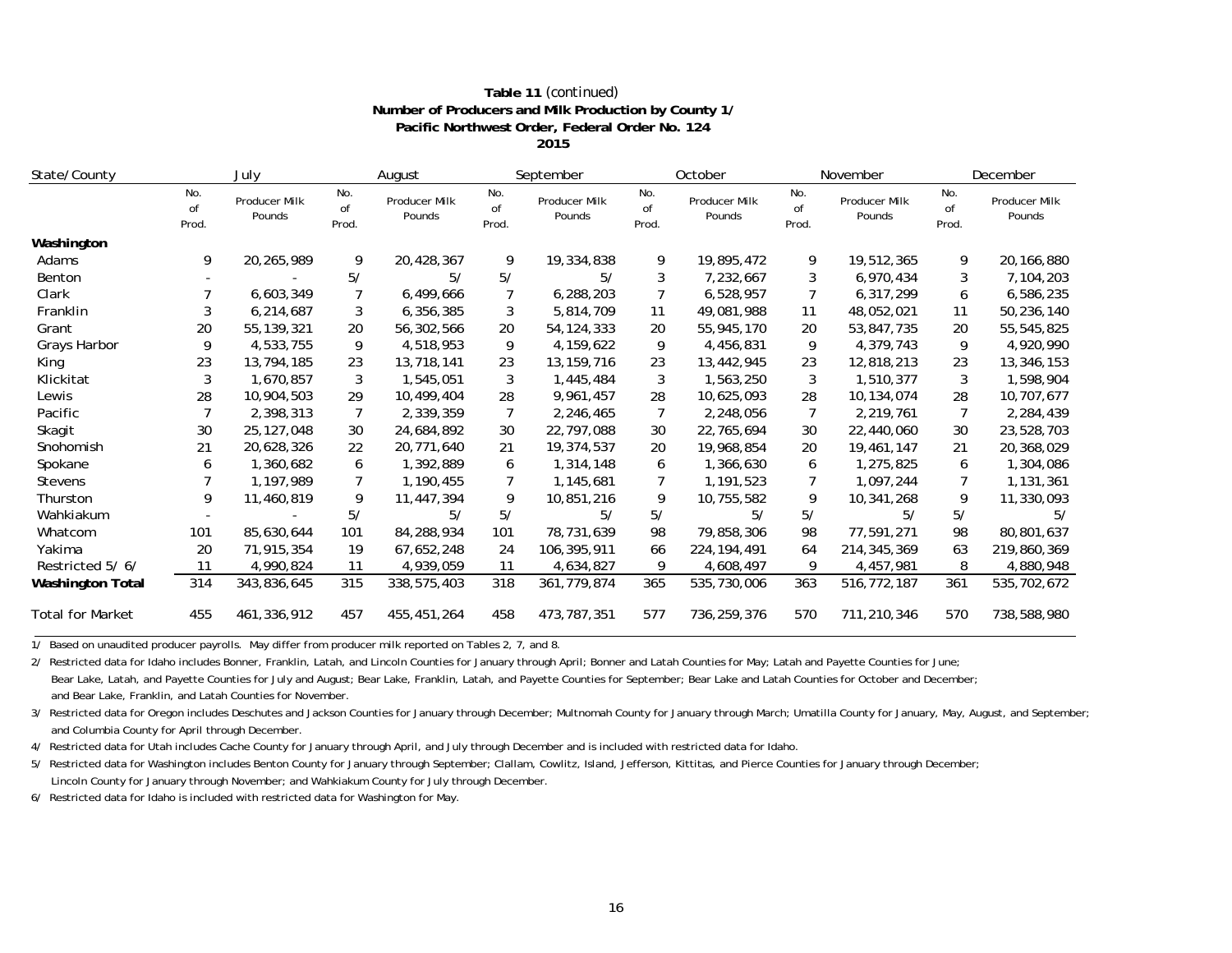### **Pacific Northwest Order, Federal Order No. 124 Numbers of Producers and Milk Production by County 1/ Table 12 2015**

#### Year to Date Totals

| State/County        | Average No. of<br>Producers | Producer Milk Pounds | State/County             | Average No. of<br>Producers | Producer Milk Pounds |
|---------------------|-----------------------------|----------------------|--------------------------|-----------------------------|----------------------|
|                     |                             |                      |                          |                             |                      |
| California          |                             |                      | Utah                     |                             |                      |
| Siskiyou            | 3                           | 15,608,398           | Restricted 4/            | 4/                          | 4/                   |
| California Total    | $\overline{3}$              | 15,608,398           | <b>Utah Total</b>        | $\overline{4/}$             | $\overline{4/}$      |
| Idaho               |                             |                      | Washington               |                             |                      |
| Ada                 | 7                           | 38,740,198           | Adams                    | 9                           | 243,813,246          |
| Canyon              | 8                           | 26,263,661           | Benton                   | 3                           | 21,307,304           |
| Franklin            | 4                           | 2,019,781            | Clark                    | 7                           | 78, 121, 717         |
| Gem                 | 5                           | 6,972,345            | Franklin                 | 5                           | 203,018,434          |
| Owyhee              | 6                           | 60,722,567           | Grant                    | 20                          | 657,851,973          |
| Restricted 2/4/6/   | 6                           | 10,063,438           | Grays Harbor             | 9                           | 54,380,602           |
| <b>Idaho Total</b>  | $\overline{17}$             | 144,781,990          | King                     | 24                          | 163,514,200          |
|                     |                             |                      | Klickitat                | 3                           | 18,238,094           |
| Oregon              |                             |                      | Lewis                    | 28                          | 129,432,423          |
| Benton              | 4                           | 38,404,279           | Pacific                  | $\overline{7}$              | 27,554,877           |
| Clackamas           | 6                           | 9,225,513            | Skagit                   | 30                          | 287,906,784          |
| Clatsop             | 4                           | 3,203,580            | Snohomish                | 21                          | 233,097,930          |
| Coos                | 10                          | 61, 102, 239         | Spokane                  | 6                           | 16,257,137           |
| Josephine           | 3                           | 11,170,614           | <b>Stevens</b>           | 7                           | 13,450,504           |
| Klamath             | 5                           | 65, 174, 782         | Thurston                 | 9                           | 130,818,314          |
| Lane                | 3                           | 57,931,275           | Wahkiakum                | 3                           | 3,676,849            |
| Linn                | 6                           | 36,766,428           | Whatcom                  | 101                         | 990, 132, 067        |
| Malheur             | 5                           | 6,207,747            | Yakima                   | 42                          | 1,835,341,492        |
| Marion              | 27                          | 330, 292, 341        | Restricted 5/6/          | 10                          | 67,189,649           |
| Morrow              | 6                           | 210,614,396          | <b>Washington Total</b>  | 339                         | 5, 175, 103, 596     |
| Polk                | 5                           | 126,740,001          |                          |                             |                      |
| Tillamook           | 27                          | 144,848,176          | Average/Total for Market | 479                         | 6,632,057,503        |
| Umatilla            | 4                           | 13, 184, 803         |                          |                             |                      |
| Washington          | 10                          | 49,398,670           |                          |                             |                      |
| Yamhill             | 6                           | 119,330,904          |                          |                             |                      |
| Restricted 3/       | 5                           | 12,967,771           |                          |                             |                      |
| <b>Oregon Total</b> | $\overline{122}$            | 1,296,563,519        |                          |                             |                      |

1/ Based on unaudited producer payrolls. May differ from producer milk reported on Tables 2, 7, and 8.

2/ Restricted data for Idaho includes Bonner, Franklin, Latah, and Lincoln Counties for January through April; Bonner and Latah Counties for May; Latah and Payette Counties for June; Bear Lake, Latah, and Payette Counties for July and August; Bear Lake, Franklin, Latah, and Payette Counties for September; Bear Lake and Latah Counties for October; and Bear Lake, Franklin, and Latah Counties for November and December.

3/ Restricted data for Oregon includes Deschutes and Jackson Counties for January through December; Multnomah County for January through March; Umatilla County for January, May, August, and September; and Columbia County for April through December.

4/ Restricted data for Utah includes Cache County for January through April, and July through December and is included with restricted data for Idaho.

5/ Restricted data for Washington includes Benton County for January through September; Clallam, Cowlitz, Island, Jefferson, Kittitas, and Pierce Counties for January through December; Lincoln County for January through November; and Wahkiakum County for July through December.

6/ Restricted data for Idaho is included with restricted data for Washington for May.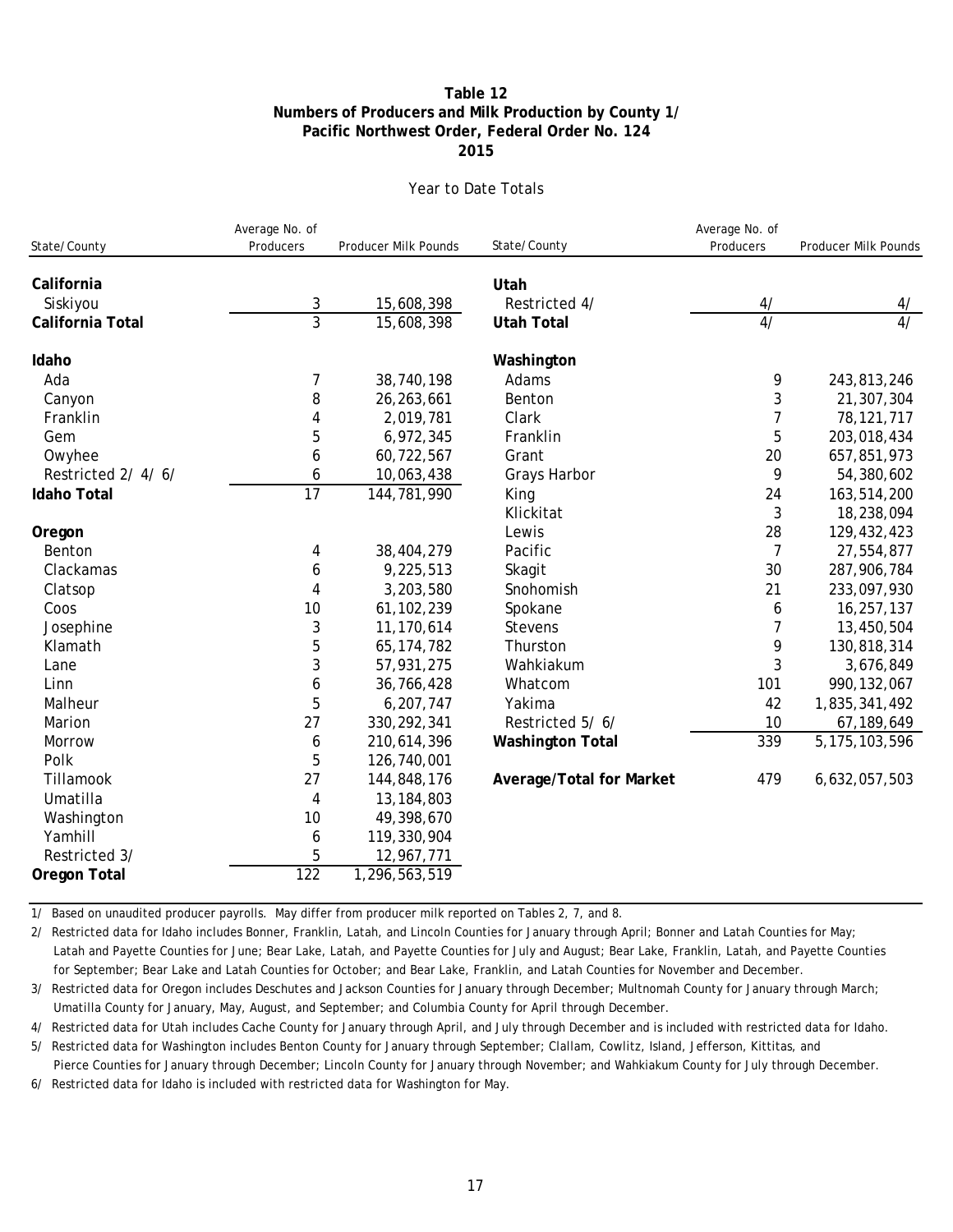| Table 13                                                          |
|-------------------------------------------------------------------|
| Class Prices Per Hundredweight for 3.5% Milk and Component Prices |
| Pacific Northwest Order, Federal Order No. 124                    |
|                                                                   |

**2015**

|                | Class                 | Class                 | Class                 | Class                 | Class I   |             |                  | Class II      |                  | Class III |              |                  | Class IV      |  |
|----------------|-----------------------|-----------------------|-----------------------|-----------------------|-----------|-------------|------------------|---------------|------------------|-----------|--------------|------------------|---------------|--|
| Month and Year |                       | $\mathbf{H}$          | $\mathbf{III}$        | IV                    | Butterfat | Skim        | <b>Butterfat</b> | Nonfat Solids | <b>Butterfat</b> | Protein   | Other Solids | <b>Butterfat</b> | Nonfat Solids |  |
|                | $\sqrt{\text{cwt}}$ . | $\sqrt{\text{cwt}}$ . | $\sqrt{\text{cwt}}$ . | $\sqrt{\text{cwt}}$ . | \$/lb.    | $$/$ $cut.$ | \$/lb.           | \$/lb.        | \$/lb.           | \$/lb.    | \$/lb.       | \$/lb.           | \$/lb.        |  |
| January 2015   | 20.48                 | 16.18                 | 16.18                 | 13.23                 | 2.1977    | 13.25       | 1.6925           | 1.1811        | 1.6855           | 2.6731    | 0.4001       | 1.6855           | 0.8439        |  |
| February       | 18.14                 | 14.48                 | 15.46                 | 13.82                 | .6909     | 12.66       | 1.8366           | 0.9267        | l.8296           | 2.4051    | 0.3273       | 1.8296           | 0.8544        |  |
| March          | 17.46                 | 14.50                 | 15.56                 | 13.80                 | 1.8198    | 11.49       | 1.8514           | 0.9233        | 1.8444           | 2.4875    | 0.2918       | 1.8444           | 0.8454        |  |
| April          | 17.40                 | 14.98                 | 15.81                 | 13.51                 | .8632     | 11.27       | 1.9010           | 0.9589        | 1.8940           | 2.5551    | 0.2698       | 1.8940           | 0.7926        |  |
| May            | 17.73                 | 14.81                 | 16.19                 | 13.91                 | 1.9162    | 11.42       | 2.0669           | 0.8722        | 2.0599           | 2.5206    | 0.2533       | 2.0599           | 0.7708        |  |
| June           | 18.04                 | 14.77                 | 16.72                 | 13.90                 | 2.0471    | 11.27       | 2.1081           | 0.8511        | 2.1011           | 2.6915    | 0.2322       | 2.1011           | 0.7529        |  |
| July           | 18.43                 | 14.70                 | 16.33                 | 13.15                 | 2.1305    | 11.37       | 2.1195           | 0.8389        | 2.1125           | 2.6070    | 0.2004       | 2.1125           | 0.6621        |  |
| August         | 18.18                 | 14.54                 | 16.27                 | 12.90                 | 2.1522    | 11.03       | 2.2744           | 0.7578        | 2.2674           | 2.5692    | 0.1151       | 2.2674           | 0.5707        |  |
| September      | 18.24                 | 15.36                 | 15.82                 | 15.08                 | 2.1843    | 10.98       | 2.7601           | 0.6567        | 2.7531           | 1.9801    | 0.0465       | 2.7531           | 0.6266        |  |
| October        | 17.74                 | 16.44                 | 15.46                 | 16.43                 | 2.7342    | 8.47        | 2.9157           | 0.7178        | 2.9087           | 1.7019    | 0.0328       | 2.9087           | 0.7200        |  |
| November       | 18.38                 | 18.26                 | 15.30                 | 16.89                 | 2.8946    | 8.55        | 3.1900           | 0.8167        | 3.1830           | 1.3205    | 0.0361       | 3.1830           | 0.6627        |  |
| December       | 18.61                 | 16.71                 | 14.44                 | 15.52                 | 3.1238    | 7.95        | 2.9127           | 0.7500        | 2.9057           | 1.3599    | 0.0355       | 2.9057           | 0.6153        |  |
| Average 1/     | 18.24                 | 15.48                 | 15.80                 | 14.35                 | 2.2295    | 10.81       | 2.3024           | 0.8543        | 2.2954           | 2.2393    | 0.1867       | 2.2954           | 0.7265        |  |

1/ Simple Average.

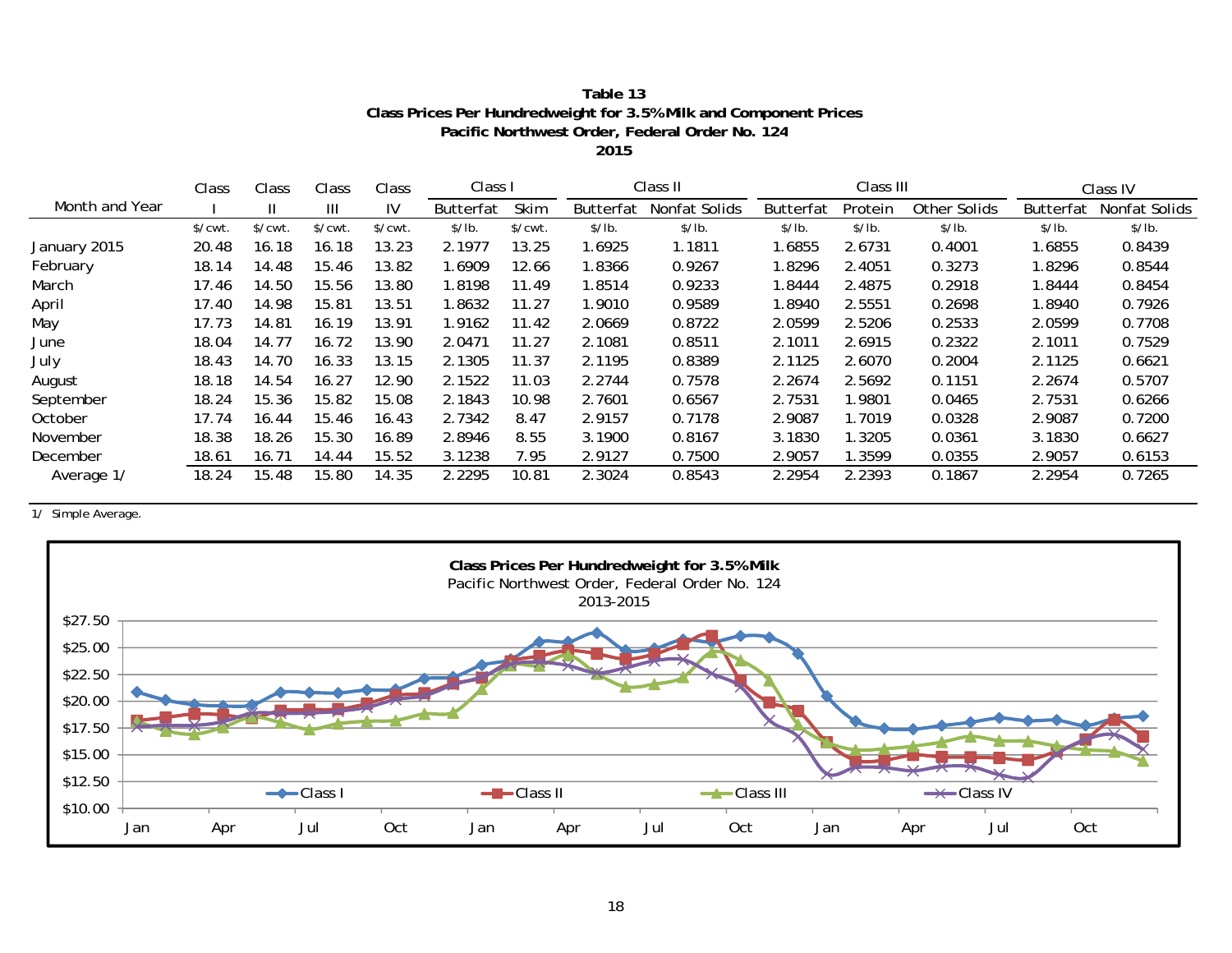### **Table 14Producer Price Differentials, Component Prices, Statistical Uniform Prices, and Blend Prices at Test Pacific Northwest Order, Federal Order No. 124**

**2015**

|                | Producer Price        | <b>Butterfat</b> | Protein | Other Solids | <b>Statistical Uniform</b><br>Price 2/ | <b>Blend Price</b><br>at Test 3/ |
|----------------|-----------------------|------------------|---------|--------------|----------------------------------------|----------------------------------|
| Month and Year | Differential          |                  |         |              |                                        |                                  |
|                | $\sqrt{\text{cwt}}$ . | \$/lb.           | \$/lb.  | \$/lb.       | $\sqrt{\text{cwt}}$ .                  | $\sqrt{\text{cwt}}$ .            |
| January 2015   | (0.34)                | 1.6855           | 2.6731  | 0.4001       | 15.84                                  | 17.20                            |
| February       | (0.04)                | 1.8296           | 2.4051  | 0.3273       | 15.42                                  | 16.49                            |
| March          | (0.56)                | 1.8444           | 2.4875  | 0.2918       | 15.00                                  | 16.10                            |
| April          | (0.95)                | 1.8940           | 2.5551  | 0.2698       | 14.86                                  | 15.98                            |
| May            | (0.63)                | 2.0599           | 2.5206  | 0.2533       | 15.56                                  | 16.48                            |
| June           | (1.34)                | 2.1011           | 2.6915  | 0.2322       | 15.38                                  | 16.21                            |
| July           | (1.15)                | 2.1125           | 2.6070  | 0.2004       | 15.18                                  | 15.84                            |
| August         | (1.42)                | 2.2674           | 2.5692  | 0.1151       | 14.85                                  | 15.75                            |
| September      | 0.54                  | 2.7531           | 1.9801  | 0.0465       | 16.36                                  | 17.69                            |
| October        | 0.82                  | 2.9087           | 1.7019  | 0.0328       | 16.28                                  | 18.24                            |
| November       | 1.38                  | 3.1830           | 1.3205  | 0.0361       | 16.68                                  | 19.14                            |
| December       | 1.24                  | 2.9057           | 1.3599  | 0.0355       | 15.68                                  | 18.00                            |
| Average 1/     | (0.20)                | 2.2954           | 2.2393  | 0.1867       | 15.59                                  | 16.93                            |

1/ Simple average.

2/ Statistical Uniform Price = Class III Price + Producer Price Differential.

3/ Blend Price at Test = PPD + (Butterfat price \* Butterfat %) + (Protein price \* Protein %) + (Other Solids price \* Other Solids %).

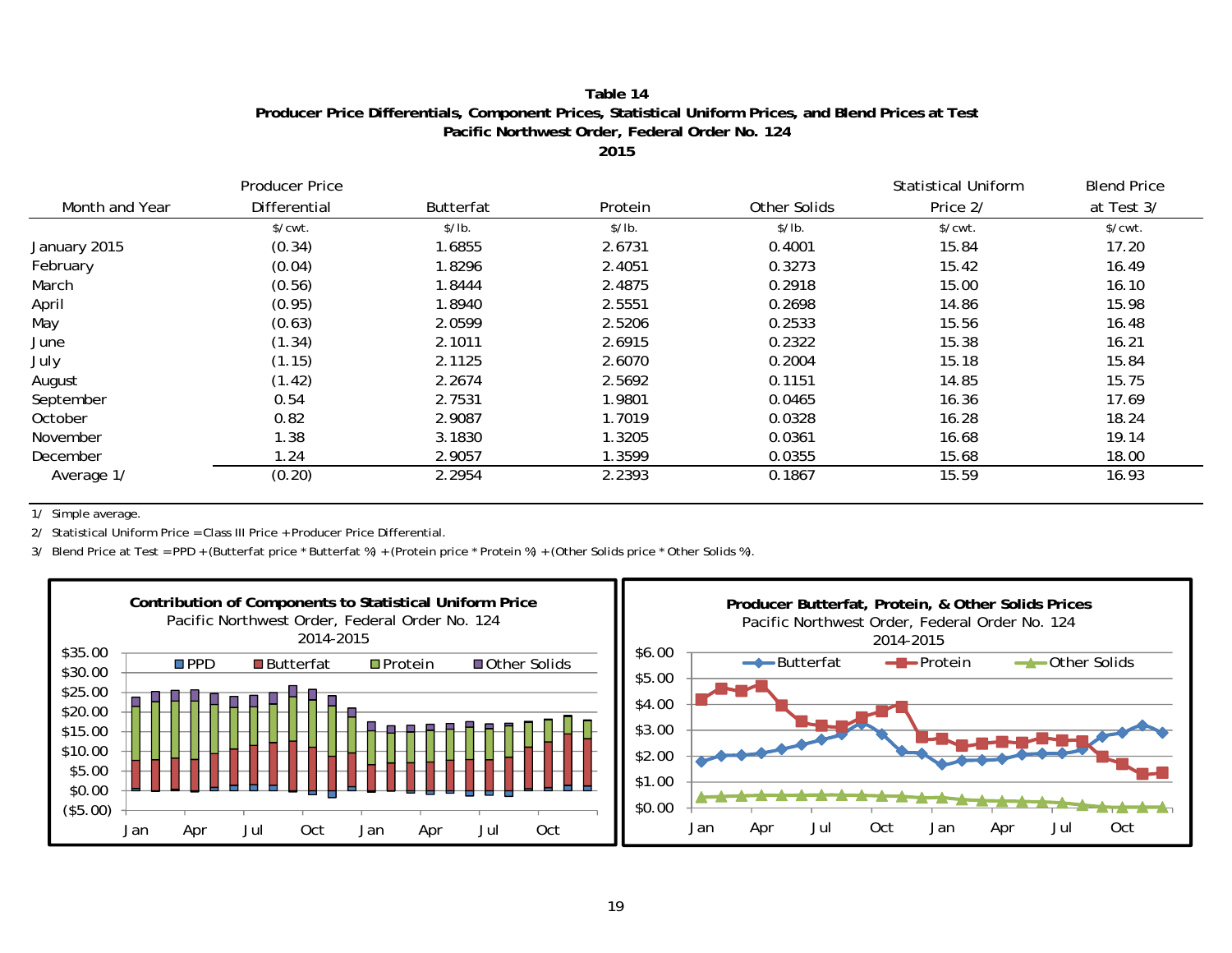## **Table 15Advanced Agricultural Marketing Service (AMS) Commodity Pricing Factors Used in Pricing Class I Skim/Butterfat and Class II Skim/Nonfat Solid s**

**2015**

| Month and Year | <b>Cheese Blocks</b> | <b>Cheese Barrels</b> | Cheese Average 1/ | <b>Butter</b> | Nonfat Dry Milk | Whey   |
|----------------|----------------------|-----------------------|-------------------|---------------|-----------------|--------|
|                | \$/lb.               | \$/lb.                | \$/lb.            | \$/lb.        | \$/lb.          | \$/lb. |
| January 2015   | 1.8280               | 1.7653                | 1.8141            | 1.9706        | 1.2826          | 0.5847 |
| February       | 1.5909               | 1.5484                | .5857             | 1.5521        | 1.0253          | 0.5903 |
| March          | 1.5317               | 1.5215                | .5408             | 1.6585        | 1.0213          | 0.5415 |
| April          | 1.5615               | 1.5319                | .5617             | 1.6944        | 1.0577          | 0.4935 |
| May            | 1.5780               | 1.6265                | .6142             | 1.7381        | 0.9705          | 0.4600 |
| June           | 1.6200               | 1.6662                | 1.6520            | 1.8462        | 0.9489          | 0.4443 |
| July           | 1.6786               | 1.6887                | .6955             | 1.9151        | 0.9362          | 0.4341 |
| August         | 1.6874               | 1.6641                | .6906             | 1.9330        | 0.8548          | 0.3975 |
| September      | 1.7010               | 1.7247                | 1.7255            | 1.9595        | 0.7521          | 0.3495 |
| October        | 1.7199               | 1.6882                | .7191             | 2.4136        | 0.8144          | 0.2416 |
| November       | 1.6806               | 1.6237                | 1.6678            | 2.5461        | 0.9139          | 0.2262 |
| December       | 1.6608               | 1.6279                | 1.6594            | 2.7353        | 0.8464          | 0.2332 |
| Average 2/     | 1.6532               | 1.6398                | .6605             | 1.9969        | 0.9520          | 0.4164 |

Source: Agricultural Marketing Service (AMS), Washington, D.C.

1/ The weighted average of barrels plus three cents and blocks.

2/ Simple average.

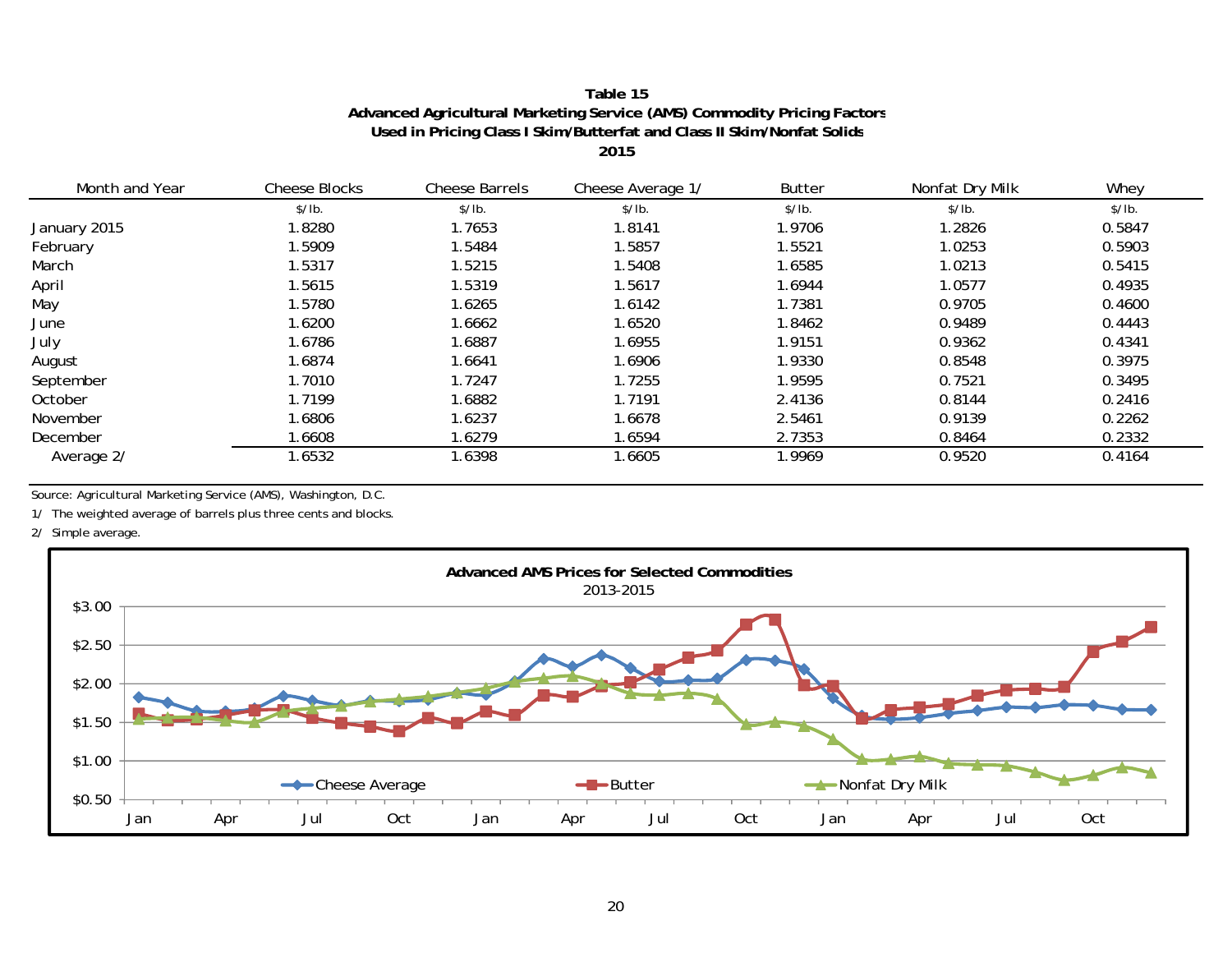#### **Table 16Final Agricultural Marketing Service (AMS) Commodity Pricing Factor s Used in Pricing Class II Butterfat, Class III, and Class I V2015**

\$/lb. \$/lb. \$/lb. \$/lb. \$/lb. \$/lb. January 2015 1.5841 1.5461 1.5807 1.5633 1.0202 0.5875 February 1.5372 1.5242 1.5446 1.6823 1.0308 0.5169 March 1.5694 1.5519 1.5750 1.6945 1.0217 0.4824April 1.5812 1.6214 1.6122 1.7355 0.9684 0.4610 May 1.6251 1.6671 1.6557 1.8725 0.9464 0.4450 June 1.7103 1.7084 1.7222 1.9065 0.9283 0.4245July 1.6945 1.6762 1.6997 1.9159 0.8366 0.3937 August 1.7203 1.7327 1.7386 2.0438 0.7443 0.3108 September 1.7213 1.6769 1.7145 2.4449 0.8007 0.2442 **October** r 1.6881 1.6378 1.6790 2.5734 0.8951 0.2309 November 1.6598 1.6093 1.6503 2.7999 0.8372 0.2341Decemberr 1.5752 1.5377 1.5719 2.5709 0.7893 0.2336 Average 2/ 1.6389 1.6241 1.6454 2.0670 0.9016 0.3804 Whey Month and Year Cheese Blocks Cheese Barrels Cheese Average 1/ Butter Nonfat Dry Milk

Source: Agricultural Marketing Service (AMS), Washington, D.C.

1/ The weighted average of barrels plus three cents and blocks.

2/ Simple average.

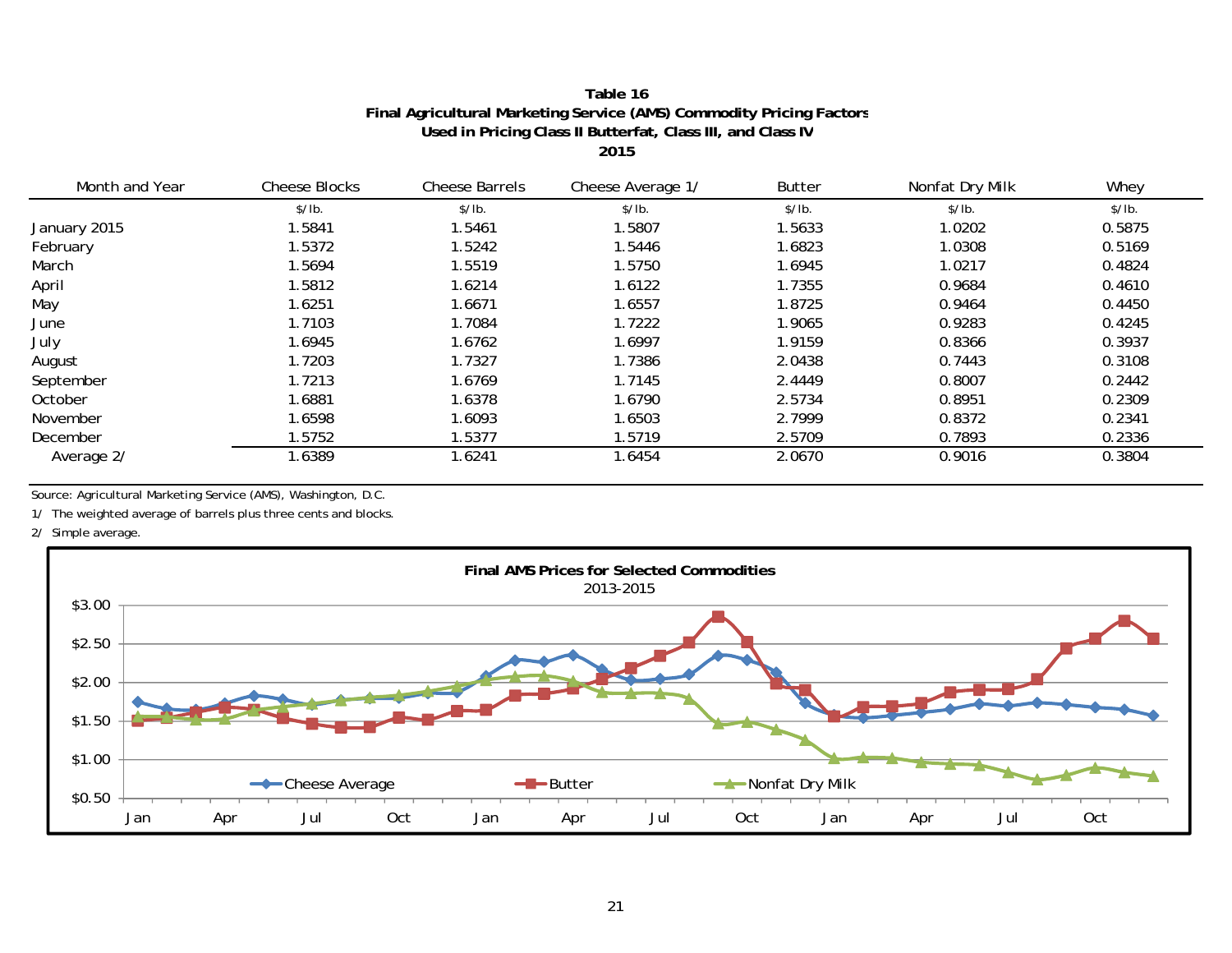#### **Table 17 Class I Route Dispositions in the Marketing Area by Handler Type Pacific Northwest Order, Federal Order No. 124 2015**

| Month and Year | Pool Plants   | Producer-Handlers | Other 1/     | Total         |  |
|----------------|---------------|-------------------|--------------|---------------|--|
|                |               |                   |              |               |  |
| January 2015   | 154,756,610   | 6,970,448         | 11,634,843   | 173,361,901   |  |
| February       | 138,069,019   | 6,752,119         | 11,033,043   | 155,854,181   |  |
| March          | 152, 123, 960 | 7,266,700         | 11,303,368   | 170,694,028   |  |
| April          | 146.749.264   | 7,023,087         | 10,511,195   | 164,283,546   |  |
| May            | 149,850,328   | 7,144,232         | 11,803,037   | 168,797,597   |  |
| June           | 140.317.798   | 6,752,490         | 11,408,478   | 158,478,766   |  |
| July           | 141,326,514   | 7,193,007         | 11,842,301   | 160,361,822   |  |
| August         | 143, 342, 167 | 6,973,049         | 11,303,846   | 161,619,062   |  |
| September      | 150.689.754   | 6,760,818         | 12,318,924   | 169.769.496   |  |
| October        | 154,381,690   | 6,917,253         | 12, 182, 502 | 173,481,445   |  |
| November       | 153,437,428   | 6,635,079         | 11,424,857   | 171,497,364   |  |
| December       | 155,778,558   | 7,271,991         | 12,450,255   | 175,500,804   |  |
| Total          | 1,780,823,090 | 83,660,273        | 139,216,649  | 2,003,700,012 |  |
| Average        | 148,401,924   | 6,971,689         | 11,601,387   | 166,975,001   |  |

1/ Includes: Plants fully regulated by another Federal order, partially regulated distributing plants, and exempt plants.

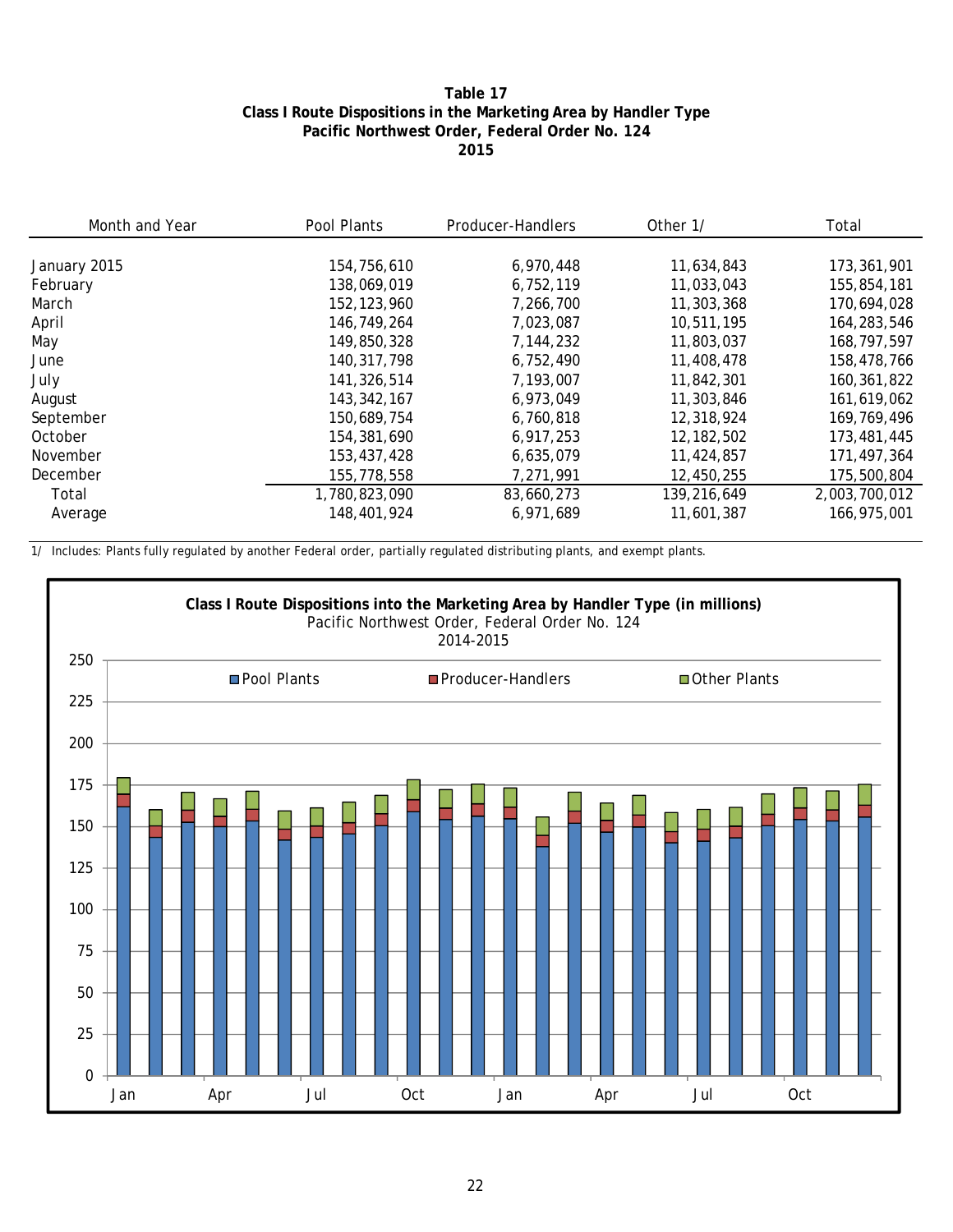**Table 18 Class I Route Dispositions in the Marketing Area by Product Pacific Northwest Order, Federal Order No. 124 2015**

| In-Area by Product, Pool Plants |               |             |                                                      |                           |              |            |               |
|---------------------------------|---------------|-------------|------------------------------------------------------|---------------------------|--------------|------------|---------------|
| Month and Year                  | Whole         | Flavored    | Reduced Fat                                          | Lowfat                    | Fat Free     | Buttermilk | Total         |
|                                 | Ibs.          | Ibs.        | Ibs.                                                 | Ibs.                      | Ibs.         | Ibs.       | Ibs.          |
| January 2015                    | 35,425,232    | 13,415,139  | 59, 112, 482                                         | 27,062,983                | 18,272,313   | 1,468,461  | 154,756,610   |
| February                        | 31,764,002    | 12,464,650  | 52,181,801                                           | 23,957,800                | 16,407,017   | 1,293,749  | 138,069,019   |
| March                           | 35,237,131    | 14,000,801  | 57, 133, 197                                         | 26, 353, 385              | 17,840,926   | 1,558,520  | 152, 123, 960 |
| April                           | 34,449,705    | 10,586,625  | 54,939,920                                           | 25,539,340                | 19,783,218   | 1,450,456  | 146,749,264   |
| May                             | 36,318,133    | 13,665,546  | 55,658,803                                           | 26,324,577                | 16,381,693   | 1,501,576  | 149,850,328   |
| June                            | 35,992,060    | 8,628,091   | 54,120,085                                           | 23,437,133                | 16,616,515   | 1,523,914  | 140, 317, 798 |
| July                            | 36, 977, 828  | 7,276,551   | 55,685,391                                           | 23,584,410                | 16, 151, 328 | 1,651,006  | 141,326,514   |
| August                          | 37, 311, 178  | 8,278,803   | 56,293,275                                           | 23,749,439                | 16,176,037   | 1,533,435  | 143, 342, 167 |
| September                       | 36,777,016    | 13,722,736  | 56,566,034                                           | 25,705,059                | 16,402,676   | 1,516,233  | 150,689,754   |
| October                         | 37,407,476    | 16,136,269  | 57,128,900                                           | 25,931,697                | 16,254,885   | 1,522,463  | 154,381,690   |
| November                        | 36,925,861    | 17,057,024  | 57,010,725                                           | 24,763,770                | 16,093,231   | 1,586,817  | 153,437,428   |
| December                        | 38,588,294    | 15,441,734  | 59,223,753                                           | 24,912,079                | 16, 102, 497 | 1,510,201  | 155,778,558   |
| Total                           | 433, 173, 916 | 150,673,969 | 675,054,366                                          | 301, 321, 672             | 202,482,336  | 18,116,831 | 1,780,823,090 |
| Average                         | 36,097,826    | 12,556,164  | 56,254,531                                           | 25, 110, 139              | 16,873,528   | 1,509,736  | 148,401,924   |
|                                 |               |             | In-Area by Product, Producer-Handlers & Other Plants |                           |              |            |               |
| Month and Year                  | Whole         | Flavored    | <b>Reduced Fat</b>                                   | Lowfat                    | Fat Free     | Buttermilk | Total         |
|                                 | Ibs.          | Ibs.        | Ibs.                                                 | Ibs.                      | Ibs.         | Ibs.       | Ibs.          |
| January 2015                    | 5,027,107     | 1,654,115   | 6,478,982                                            | 3,570,738                 | 1,771,622    | 102,727    | 18,605,291    |
| February                        | 4,491,210     | 1,625,238   | 6,428,071                                            | 3,418,839                 | 1,706,866    | 114,938    | 17,785,162    |
| March                           | 5,063,699     | 2,250,530   | 6,121,117                                            | 3,234,595                 | 1,777,752    | 122,375    | 18,570,068    |
| April                           | 4,270,420     | 1,702,045   | 6,169,291                                            | 3,527,070                 | 1,753,092    | 112,364    | 17,534,282    |
| May                             | 4,941,103     | 2,143,382   | 6,442,110                                            | 3,618,538                 | 1,691,160    | 110,976    | 18,947,269    |
| June                            | 4,715,482     | 1,933,498   | 6,345,415                                            | 3,395,069                 | 1,639,589    | 131,915    | 18,160,968    |
|                                 | 4,826,482     | 2,248,197   | 6,781,873                                            | 3,323,885                 | 1,752,167    | 102,704    | 19,035,308    |
| July                            | 4,817,847     | 1,860,570   | 6,603,922                                            | 3,246,522                 | 1,629,434    | 118,600    | 18,276,895    |
| August                          | 4,928,445     | 2,313,654   | 6,479,518                                            |                           | 1,615,820    |            |               |
| September                       |               |             |                                                      | 3,619,312                 |              | 122,993    | 19,079,742    |
| October                         | 4,775,618     | 2,587,125   | 6,374,863                                            | 3,507,475                 | 1,742,459    | 112,215    | 19,099,755    |
| November                        | 4,580,355     | 2,613,299   | 6,132,077                                            | 3,092,173                 | 1,521,026    | 121,006    | 18,059,936    |
| December                        | 5,200,623     | 2,337,340   | 6,756,062                                            | 3,691,751                 | 1,631,686    | 104,784    | 19,722,246    |
| Total                           | 57,638,391    | 25,268,993  | 77, 113, 301                                         | 41,245,967                | 20,232,673   | 1,377,597  | 222,876,922   |
| Average                         | 4,803,199     | 2,105,749   | 6,426,108                                            | 3,437,164                 | 1,686,056    | 114,800    | 18,573,077    |
|                                 |               |             |                                                      | In-Area by Product, Total |              |            |               |
| Month and Year                  | Whole         | Flavored    | Reduced Fat                                          | Lowfat                    | Fat Free     | Buttermilk | Total         |
|                                 | Ibs.          | lbs.        | Ibs.                                                 | lbs.                      | lbs.         | Ibs.       | Ibs.          |
| January 2015                    | 40,452,339    | 15,069,254  | 65,591,464                                           | 30,633,721                | 20,043,935   | 1,571,188  | 173,361,901   |
| February                        | 36,255,212    | 14,089,888  | 58,609,872                                           | 27,376,639                | 18,113,883   | 1,408,687  | 155,854,181   |
| March                           | 40,300,830    | 16,251,331  | 63,254,314                                           | 29,587,980                | 19,618,678   | 1,680,895  | 170,694,028   |
| April                           | 38,720,125    | 12,288,670  | 61,109,211                                           | 29,066,410                | 21,536,310   | 1,562,820  | 164,283,546   |
| May                             | 41,259,236    | 15,808,928  | 62,100,913                                           | 29,943,115                | 18,072,853   | 1,612,552  | 168, 797, 597 |
| June                            | 40,707,542    | 10,561,589  | 60,465,500                                           | 26,832,202                | 18,256,104   | 1,655,829  | 158,478,766   |
| July                            | 41,804,310    | 9,524,748   | 62,467,264                                           | 26,908,295                | 17,903,495   | 1,753,710  | 160, 361, 822 |
| August                          | 42,129,025    | 10,139,373  | 62,897,197                                           | 26,995,961                | 17,805,471   | 1,652,035  | 161,619,062   |
| September                       | 41,705,461    | 16,036,390  | 63,045,552                                           | 29,324,371                | 18,018,496   | 1,639,226  | 169,769,496   |
| October                         | 42, 183, 094  | 18,723,394  | 63,503,763                                           | 29,439,172                | 17,997,344   | 1,634,678  | 173,481,445   |
| November                        | 41,506,216    | 19,670,323  | 63, 142, 802                                         | 27,855,943                | 17,614,257   | 1,707,823  | 171,497,364   |
| December                        | 43,788,917    | 17,779,074  | 65,979,815                                           | 28,603,830                | 17,734,183   | 1,614,985  | 175,500,804   |
| Total                           | 490,812,307   | 175,942,962 | 752, 167, 667                                        | 342,567,639               | 222,715,009  | 19,494,428 | 2,003,700,012 |
| Average                         | 40,901,026    | 14,661,914  | 62,680,639                                           | 28,547,303                | 18,559,584   | 1,624,536  | 166,975,001   |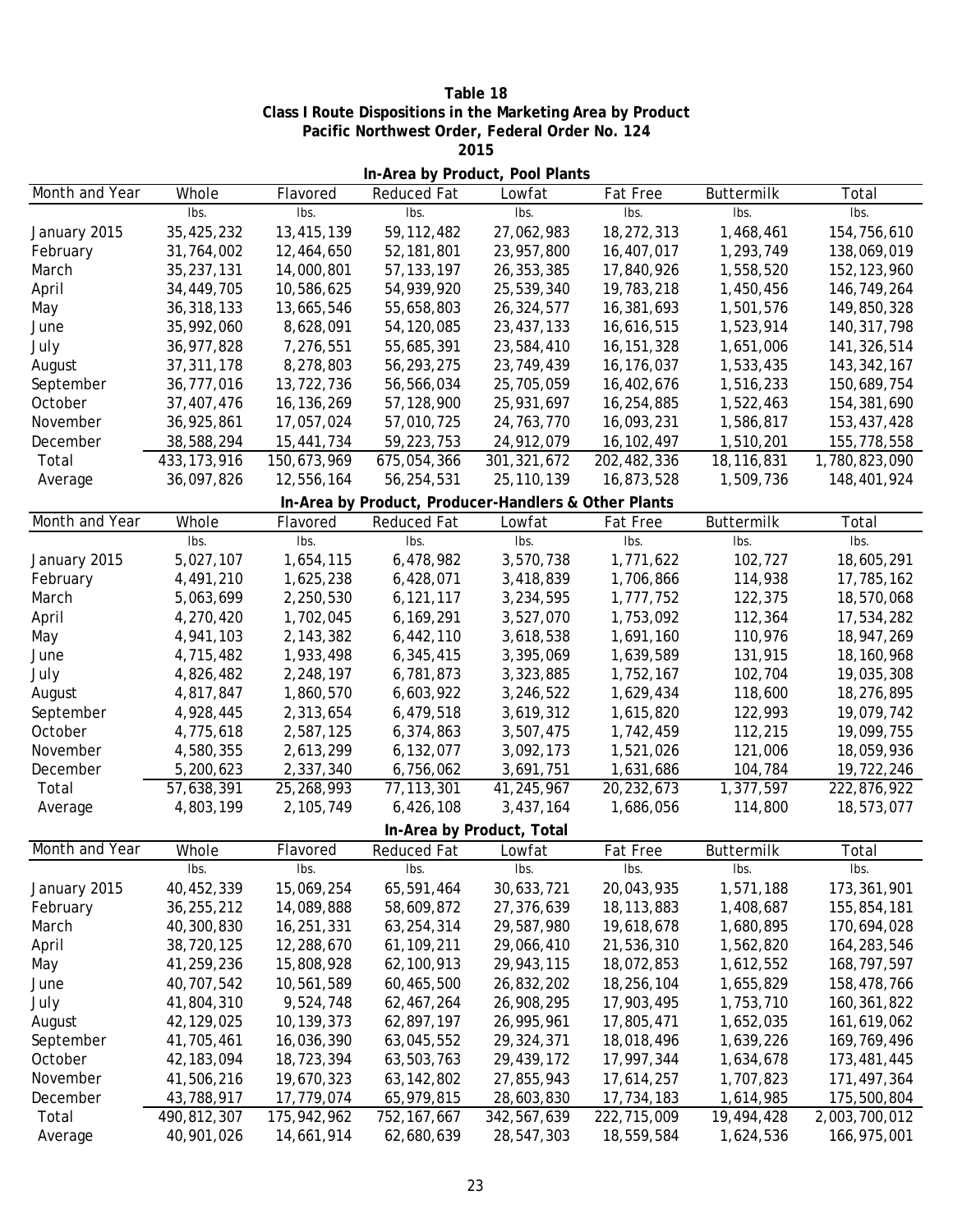**Map A Producer Milk by County Pacific Northwest Order, Federal Order No. 124 May 2015**